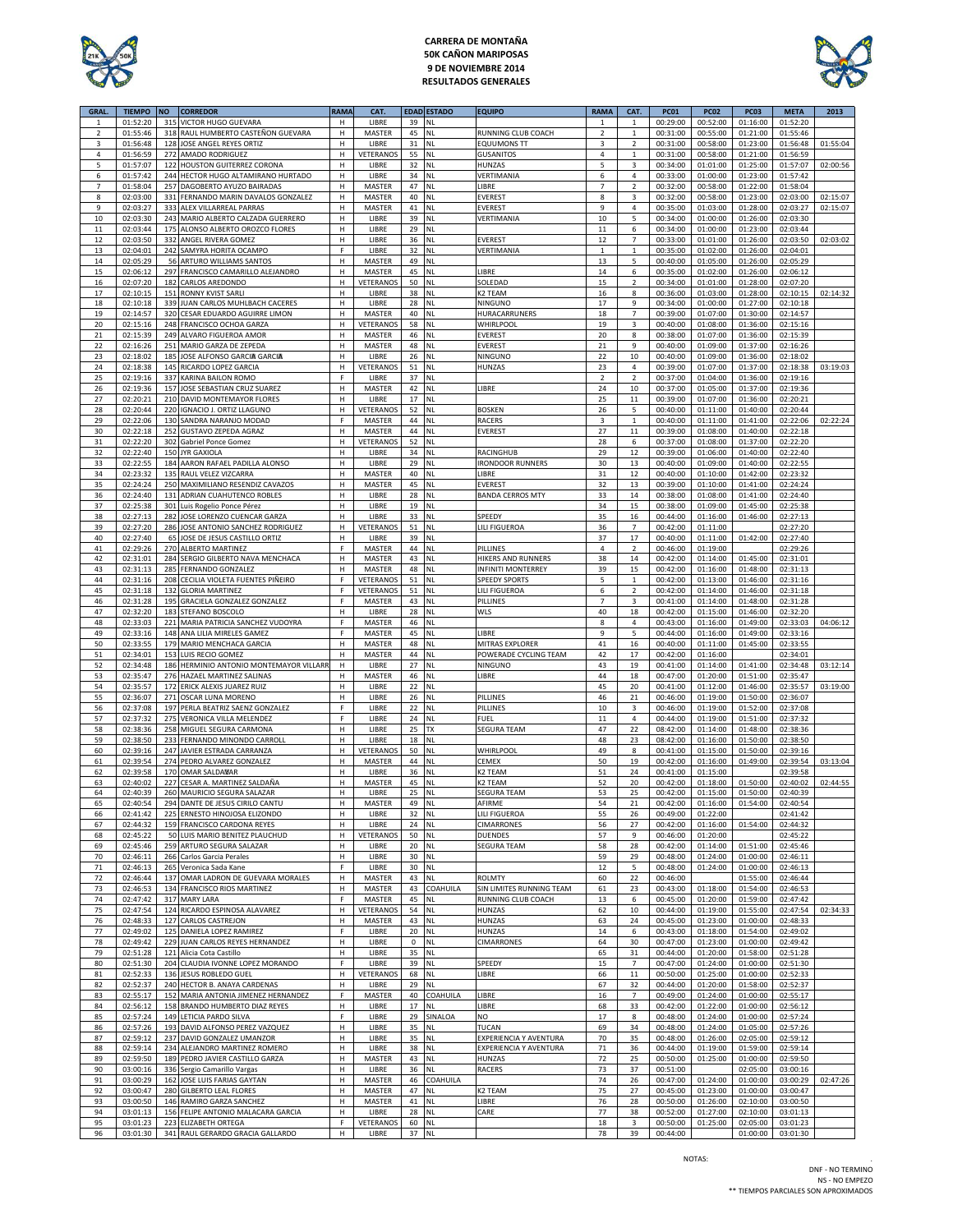

# **CARRERA DE MONTAÑA 50K CAÑON MARIPOSAS 9 DE NOVIEMBRE 2014 RESULTADOS GENERALES**



| GRAL.      | <b>TIEMPO</b>        | <b>NO</b>  | <b>CORREDOR</b>                                     | RAMA         | CAT.                |          | <b>EDAD ESTADO</b>     | <b>EQUIPO</b>           | <b>RAMA</b> | CAT.     | <b>PC01</b>          | <b>PC02</b>                  | <b>PC03</b>          | <b>META</b>          | 2013     |
|------------|----------------------|------------|-----------------------------------------------------|--------------|---------------------|----------|------------------------|-------------------------|-------------|----------|----------------------|------------------------------|----------------------|----------------------|----------|
| 97         | 03:01:32             |            | 191 ANA MARIEL BAUER                                | F            | LIBRE               | 24       | <b>NL</b>              | <b>GUSANITO RUNNERS</b> | 19          | 9        | 00:48:00             | 01:25:00                     | 02:05:00             | 03:01:32             |          |
| 98         | 03:01:34             |            | 310 MARISOL GARCIA VIVES                            | F            | LIBRE               | 20       | <b>NL</b>              | CARE                    | 20          | 10       | 00:52:00             | 01:27:00                     | 02:10:00             | 03:01:34             |          |
| 99         | 03:01:51             | 303        | SANJUANITA CUELLAS LOPEZ                            | F            | LIBRE               | 29       | <b>NL</b>              |                         | 21          | 11       | 00:54:00             | 01:28:00                     | 02:15:00             | 03:01:51             |          |
| 100        | 03:02:12             |            | 306 CONCEPCION BARAJAS                              | F.           | <b>MASTER</b>       | 48       | <b>NL</b>              |                         | 22          | 8        | 00:52:00             | 01:26:00                     | 02:10:00             | 03:02:12             |          |
| 101        | 03:03:30             |            | 144 DIANA MIREYA DURAN MARTINEZ                     | F            | MASTER              | 43       | <b>NL</b>              | LIBRE                   | 23          | 9        | 00:54:00             | 01:30:00                     | 02:15:00             | 03:03:30             | 03:20:58 |
| 102        | 03:04:45             | 304        | JUAN SALOMON MARCOS TUEME                           | н            | <b>VETERANOS</b>    | 62       | NL                     |                         | 79          | 12       | 00:49:00             | 01:25:00                     | 01:00:00             | 03:04:45             |          |
| 103        | 03:04:59             |            | 164 FRANCISCO VALENCIA MARTINEZ                     | н            | VETERANOS           | 60       | <b>NL</b>              | TUCAN                   | 80          | 13       | 00:51:00             | 01:28:00                     | 02:12:00             | 03:04:59             |          |
| 104        | 03:05:18             |            | 254 JOSE LUIS PALACIOS                              | н            | LIBRE               | 39       | <b>NL</b>              | EVEREST                 | 81          | 40       | 00:44:00             | 01:23:00                     | 02:05:00             | 03:05:18             |          |
| 105        | 03:05:21             |            | 253 JESUS GUERRERO                                  | н            | LIBRE               | 39       | <b>NL</b>              | <b>EVEREST</b>          | 82          | 41       | 00:44:00             | 01:24:00                     | 02:05:00             | 03:05:21             |          |
| 106        | 03:05:29             |            | 219 DIEGO MARTINEZ GONZALEZ                         | H            | LIBRE               | 28       | <b>NL</b>              |                         | 83          | 42       | 00:50:00             | 01:30:00                     | 02:13:00             | 03:05:29             |          |
| 107        | 03:05:32             |            | 205 ALVARO CANTU NAVARRO                            | н            | LIBRE               | 39       | <b>NL</b>              |                         | 84          | 43       | 00:45:00             | 01:23:00                     | 01:00:00             | 03:05:32             | 02:11:21 |
| 108        | 03:05:55             | 295        | RICARDO LINARES VALDES                              | н            | LIBRE               | 38       | <b>NL</b>              | <b>RED BIKE</b>         | 85          | 44       | 00:45:00             | 01:23:00                     | 01:00:00             | 03:05:55             |          |
| 109        | 03:06:06             | 283        | LUIS EDUARDO NAVARRO GALINDO                        | H            | MASTER              | 43       | NL                     | HIKERS AND RUNNERS      | 86          | 29       | 00:48:00             | 01:24:00                     | 02:05:00             | 03:06:06             |          |
| 110        | 03:08:19             | 168        | CLAUDIA VAZQUEZ RODRIGUEZ                           | F            | MASTER              | 43       | <b>NL</b>              | CORREDORES RIO LA SILLA | 24          | 10       | 00:52:00             | 01:27:00                     | 02:15:00             | 03:08:19             | 02:59:20 |
| 111        | 03:08:47             |            | 264 Gilberto Garza                                  | н            | LIBRE               | 30       | <b>NL</b>              |                         | 87          | 45       | 00:52:00             | 01:30:00                     | 02:15:00             | 03:08:47             |          |
| 112        | 03:09:13             | 154        | ALDO RODRIGUEZ GUERRA                               | н            | <b>VETERANOS</b>    | 54       | <b>NL</b>              | PILLINES                | 88          | 14       | 00:55:00             | 01:35:00                     | 02:18:00             | 03:09:13             |          |
| 113        | 03:09:24             |            | 313 IDALIA TREVIÑO ALANIS                           | F            | MASTER              | 45       | NL                     | NINGUNO                 | 25          | 11       | 00:51:00             | 01:32:00                     | 02:16:00             | 03:09:24             |          |
| 114        | 03:09:26             |            | 314 FERNANDO JAVIER VILLARREAL BETANCOURT           | н            | VETERANOS           | 53       | <b>NL</b>              | NINGUNO                 | 89          | 15       | 00:51:00             | 01:31:00                     | 02:16:00             | 03:09:26             |          |
| 115        | 03:09:29             |            | 200 DAVID E. MONTEMAYOR CANTU                       | н            | MASTER              | 45       | <b>NL</b>              |                         | 90          | 30       | 00:56:00             | 01:35:00                     | 02:21:00             | 03:09:29             |          |
| 116        | 03:10:09             | 177        | ANGEL ARTURO GUTIERREZ FLORES                       | н            | LIBRE               | 31       | <b>NL</b>              | CARE                    | 91          | 46       | 00:52:00             | 01:29:00                     | 02:12:00             | 03:10:09             | 03:36:42 |
| 117        | 03:10:19             | 33C        | MAURICIO CORNISH GONZALEZ                           | н<br>F       | VETERANOS           | 50       | <b>NL</b>              |                         | 92          | 16       | 00:55:00             | 01:37:00                     | 02:20:00             | 03:10:19             |          |
| 118<br>119 | 03:11:07             |            | 203 ROSA MARIA FLORES DE MONTEMAYOR                 | н            | MASTER              | 41       | <b>NL</b><br><b>NL</b> | HUNZAS                  | 26          | 12       | 00:56:00             | 01:39:00                     | 02:21:00             | 03:11:07             |          |
| 120        | 03:11:12<br>03:11:33 | 222        | 188 ROBERTO GARZA VIZCAYA<br>FELIPE PALOMINO CHAVEZ | н            | MASTER<br>VETERANOS | 41<br>64 | <b>NL</b>              |                         | 93<br>94    | 31<br>17 | 00:50:00<br>00:51:00 | 01:25:00<br>01:27:00         | 02:10:00<br>02:10:00 | 03:11:12             | 03:07:08 |
| 121        | 03:11:38             |            | 256 MAURICIO EDUARDO ELIZONDO PEREZ                 | H            | LIBRE               | 38       | <b>NL</b>              |                         | 95          | 47       | 00:52:00             | 01:30:00                     | 02:10:00             | 03:11:33<br>03:11:38 |          |
| 122        | 03:12:27             |            | 279 GABRIEL ALEJANDRO MEJIA GUTIERREZ               | н            | LIBRE               | 24       | <b>NL</b>              | NA                      | 96          | 48       | 01:00:00             | 01:40:00                     | 02:25:00             | 03:12:27             |          |
| 123        | 03:12:39             | 147        | DIEGO GOMEZ                                         | н            | <b>VETERANOS</b>    | 51       | <b>NL</b>              | <b>GUSANITO RUNNERS</b> | 97          | 18       | 00:54:00             | 01:30:00                     | 02:16:00             | 03:12:39             | 02:36:19 |
|            |                      |            |                                                     |              |                     |          |                        |                         |             |          |                      |                              |                      | 03:13:06             |          |
| 124<br>125 | 03:13:06<br>03:13:20 | 176<br>201 | DAVID ALEMAN LOPEZ<br>JENNIFER RIVAS RODRIGUEZ      | H<br>F.      | LIBRE<br>LIBRE      | 34<br>38 | NL<br><b>NL</b>        | CARE                    | 98<br>27    | 49<br>12 | 00:55:00             | 01:37:00                     | 02:17:00             |                      |          |
| 126        | 03:13:24             | 212        | NORMA ELIZONDO                                      | F            | MASTER              | 42       | <b>NL</b>              |                         | 28          | 13       | 00:56:00<br>00:56:00 | 01:39:00<br>01:39:00         | 02:24:00<br>02:23:00 | 03:13:20<br>03:13:24 |          |
| 127        | 03:14:48             |            | 319 JOAQUIN GALVEZ                                  | н            | MASTER              | 41       | <b>NL</b>              | ULTRAMEX                | 99          | 32       |                      | 01:30:00                     | 02:18:00             | 03:14:48             |          |
| 128        | 03:18:01             |            | 52 RODOLFO VILLAREAL SAFI                           | н            | VETERANOS           | 51       | <b>NL</b>              | <b>DUENDES</b>          | 100         | 19       | 00:54:00             |                              | 02:21:00             | 03:18:01             |          |
| 129        | 03:18:06             | 211        | LAURA SANTOS GONZALEZ                               | F            | MASTER              | 46       | <b>NL</b>              |                         | 29          | 14       | 00:56:00             | 01:38:00                     | 02:23:00             | 03:18:06             |          |
| 130        | 03:18:19             | 213        | <b>CECILIA ALVARADO</b>                             | F            | MASTER              | 46       | <b>NL</b>              |                         | 30          | 15       | 00:56:00             | 01:39:00                     | 02:24:00             | 03:18:19             |          |
| 131        | 03:18:24             | 190        | ADRIANA VILLASEÑOR RAMIREZ                          | F            | MASTER              | 41       | <b>NL</b>              | HUNZAS                  | 31          | 16       | 00:57:00             | 01:39:00                     | 02:23:00             | 03:18:24             | 03:20:10 |
| 132        | 03:18:25             | 305        | CARLOS FERNADEZ SEPULVEDA                           | H            | VETERANOS           | 61       | <b>NL</b>              |                         | 101         | 20       | 00:54:00             | 01:36:00                     | 02:20:00             | 03:18:25             |          |
| 133        | 03:18:46             | 342        | Alejandra Guajardo                                  | F            | LIBRE               | 22       | <b>NL</b>              |                         | 32          | 13       | 00:52:00             | 01:35:00                     | 02:21:00             | 03:18:46             |          |
| 134        | 03:18:53             | 181        | ARTURO MORALES RENDON                               | H            | LIBRE               | 24       | COAHUILA               |                         | 102         | 50       | 00:54:00             | 01:39:00                     | 02:26:00             | 03:18:53             |          |
| 135        | 03:18:54             | 309        | CHRISTIAN PANTOJA GUITERREZ                         | H            | LIBRE               | 35       | NL                     |                         | 103         | 51       | 01:09:00             | 02:59:00                     | 02:58:00             | 03:18:54             |          |
| 136        | 03:18:55             |            | 180 EDUARDO DE JESUS MENCHACA MEDINA                | н            | LIBRE               | 24       | COAHUILA               |                         |             |          | 00:54:00             | 01:39:00                     | 02:39:00             | 03:18:55             |          |
| 137        | 03:18:58             | 165        | <b>GERARDO MARTINEZ LOPEZ</b>                       | н            | <b>VETERANOS</b>    | 54       | <b>NL</b>              | CERREY                  | 104<br>105  | 52<br>21 | 00:53:00             | 01:37:00                     | 02:22:00             | 03:18:58             |          |
| 138        | 03:19:05             | 327        | CHRSTIAN URGUIDI RIBERA                             | н            | MASTER              | 43       | <b>NL</b>              | <b>DUENDES</b>          | 106         | 33       | 00:53:00             | 01:31:00                     | 02:17:00             | 03:19:05             |          |
| 139        | 03:19:15             |            | 334 KAREN ACOSTA                                    | F            | LIBRE               | 30       | <b>NL</b>              |                         | 33          | 14       | 00:55:00             | 01:38:00                     | 02:22:00             | 03:19:15             |          |
| 140        | 03:19:18             |            | 307 KEREN ACOSTA SALOMON                            | F            | LIBRE               | 34       | <b>NL</b>              | PRIMAVERA               | 34          | 15       | 00:55:00             | 01:37:00                     | 02:22:00             | 03:19:18             |          |
| 141        | 03:19:31             | 325        | ARELY E. ALANIS SOTO                                | F            | LIBRE               | 37       | <b>NL</b>              | <b>DUENDES</b>          | 35          | 16       | 00:54:00             | 01:40:00                     | 02:39:00             | 03:19:31             |          |
| 142        | 03:19:43             |            | 140 ALAN GUTIERREZ LLERENAS                         | н            | LIBRE               | 38       | <b>NL</b>              | LIBRE                   | 107         | 53       | 00:49:00             | 01:25:00                     | 02:13:00             | 03:19:43             |          |
| 143        | 03:19:56             | 163        | SARAI GUITERREZ VADIERIO                            | F            | LIBRE               | 32       | COAHUILA               |                         | 36          | 17       | 00:52:00             | 01:31:00                     | 02:20:00             | 03:19:56             | 03:03:02 |
| 144        | 03:20:34             |            | 326 MAYELA SANTOS                                   | F            | LIBRE               | 30       | <b>NL</b>              |                         | 37          | 18       | 00:55:00             | 01:39:00                     | 02:39:00             | 03:20:34             |          |
| 145        | 03:20:54             | 299        | MARIA DE LA LUZ REYES ORTIZ                         | F            | LIBRE               | 36       | NL                     |                         | 38          | 19       | 00:46:00             | 01:23:00                     | 02:05:00             | 03:20:54             |          |
| 146        | 03:21:16             | 239        | OSCAR IVAN MARTINEZ RIZO                            | н            | LIBRE               | 30       | <b>NL</b>              | CONDOR                  | 108         | 54       | 00:53:00             | 01:35:00                     | 02:17:00             | 03:21:16             |          |
| 147        | 03:25:27             |            | 171 AZALIA CAMPOS CANTU                             | F            | MASTER              | 42       | <b>NL</b>              | <b>GUSANITO RUNNERS</b> | 39          | 17       | 00:54:00             |                              | 02:24:00             | 03:25:27             |          |
| 148        | 03:25:30             |            | 141 EDITH SEGURA LOPEZ                              | F            | LIBRE               | 34       | <b>NL</b>              | <b>GUSANITO RUNNERS</b> | 40          | 20       | 00:54:00             | 01:38:00                     | 02:25:00             | 03:25:30             |          |
| 149        | 03:25:34             | 296        | LUIS FERNANDO MEILLON FARIAS                        | Н            | LIBRE               | 24       | <b>NL</b>              | SCYF                    | 109         | 55       | 00:52:00             | 01:35:00                     | 02:19:00             | 03:25:34             |          |
| 150        | 03:25:37             |            | 166 ALVARO MADERO GOMEZ                             | н            | <b>VETERANOS</b>    | 60       | <b>NL</b>              | SPEEDY                  | 110         | 22       | 00:56:00             | 01:39:00                     | 02:26:00             | 03:25:37             |          |
| 151        | 03:25:38             |            | 277 MAURICIO ANTONIO GONZALEZ GONZALEZ              | н            | LIBRE               | 24       | <b>NL</b>              |                         | 111         | 56       | 00:59:00             | 01:52:00                     | 02:46:00             | 03:25:38             | 03:17:32 |
| 152        | 03:25:41             | 209        | ORALIA ESCOBEDO SOSA                                | H            | MASTER              | 44       | NL                     | DUENDES                 | 112         | 34       | 01:01:00             | 01:46:00                     | 02:42:00             | 03:25:41             |          |
| 153        | 03:25:43             | 340        | JAZMIN ALEHANDRA MORENO CERVANTES                   | F            | LIBRE               | 19       | <b>NL</b>              | <b>GYM NL</b>           | 41          | 21       | 00:58:00             | 01:46:00                     | 02:43:00             | 03:25:43             |          |
| 154        | 03:25:46             | 281        | TOMAS REYES CAMPOS                                  | н            | LIBRE               | 29       | <b>NL</b>              |                         | 113         | 57       | 00:52:00             | 01:35:00                     | 02:21:00             | 03:25:46             |          |
| 155        | 03:25:52             | 292        | LIZZETH FERNANDEZ SOTO                              | F            | LIBRE               | 27       | <b>NL</b>              | MIDNIGHT RUNNERS        | 42          | 22       | 00:57:00             | 01:40:00                     | 02:40:00             | 03:25:52             | 03:03:44 |
| 156        | 03:25:54             | 293        | <b>GUILLERMO MARTINEZ RIVERA</b>                    | H            | MASTER              | 45       | <b>NL</b>              | MIDNIGHT RUNNERS        | 114         | 35       | 00:57:00             | 01:41:00                     | 02:40:00             | 03:25:54             | 03:03:44 |
| 157        | 03:25:55             | 291        | MARCELO FRANCISCO PACHUCA CORTES                    | H            | MASTER              | 45       | <b>NL</b>              | MIDNIGHT RUNNERS        | 115         | 36       |                      | 01:40:00                     | 02:40:00             | 03:25:55             |          |
| 158        | 03:26:06             | 207        | AARON LOPEZ MEDINA                                  | н            | LIBRE               | 14       | <b>NL</b>              | CARE                    | 116         | 58       | 00:55:00             | 01:37:00                     | 02:25:00             | 03:26:06             | 03:19:03 |
| 159        | 03:26:08             | 228        | MIGDALIA ARIZPE TELLEZ                              | F            | MASTER              | 44       | <b>NL</b>              |                         | 43          | 18       | 01:03:00             | 01:46:00                     | 02:44:00             | 03:26:08             | 03:12:54 |
| 160        | 03:26:37             | 167        | <b>GERARDO ABRAMO</b>                               | н            | LIBRE               | 30       | <b>NL</b>              |                         | 117         | 59       | 00:55:00             | 01:38:00                     | 02:26:00             | 03:26:37             |          |
| 161        | 03:27:59             |            | 230 JUDITH GONZALEZ                                 |              | LIBRE               | 38 NL    |                        |                         | 44          |          |                      | 01:03:00  01:46:00  02:44:00 |                      | 03:27:59             |          |
| 162        | 03:29:34             |            | 155 ALEJANDRO ZAVALA ROSAS                          | н            | LIBRE               | 24       | $\mathsf{NL}$          | <b>BANDERA NEGRA</b>    | 118         | 60       | 00:59:00             | 01:52:00                     | 02:46:00             | 03:29:34             | 03:18:05 |
| 163        | 03:30:49             |            | 202 FERNANDO FLORES IGA                             | н            | LIBRE               | 39       | $\mathsf{NL}$          |                         | 119         | 61       | 00:41:00             | 01:36:00                     | 02:22:00             | 03:30:49             |          |
| 164        | 03:30:53             |            | 169 ELI RODRIGUEZ ARIZPE                            | н            | LIBRE               | 38       | <b>NL</b>              | CORREDORES RIO LA SILLA | 120         | 62       | 01:07:00             | 01:50:00                     | 02:44:00             | 03:30:53             |          |
| 165        | 03:35:03             |            | 241 LUIS ALBERTO GARCIA GARZA                       | $\mathsf{H}$ | MASTER              | 42       | <b>NL</b>              | ATLETAS INTERNACIONALES | 121         | 37       | 00:57:00             | 01:21:00                     |                      | 03:35:03             |          |
| 166        | 03:35:05             | 232        | CARLOS ALBERTO POZOS MARTINEZ                       | $\mathsf H$  | MASTER              | 43       | $\mathsf{NL}$          |                         | 122         | 38       | 00:58:00             | 01:42:00                     | 02:40:00             | 03:35:05             |          |
| 167        | 03:35:25             | 329        | ALBERTO DELGADO GARCIA                              | н            | VETERANOS           | 53       | $\mathsf{NL}$          | DUENDES                 | 123         | 23       | 01:00:00             | 01:45:00                     | 02:41:00             | 03:35:25             |          |
| 168        | 03:35:27             |            | 328 MARCELA HAYECK DIECK                            | н            | VETERANOS           | 51       | <b>NL</b>              | <b>DUENDES</b>          | 124         | 24       | 01:00:00             | 01:44:00                     | 02:42:00             | 03:35:27             |          |
| 169        | 03:37:49             | 288        | FERNANDO ESTEBAN RAMIREZ CASTRO                     | н            | LIBRE               | 23       | <b>NL</b>              | CARE                    | 125         | 63       | 00:55:00             | 01:36:00                     | 02:26:00             | 03:37:49             |          |
| 170        | 03:38:43             |            | 218 LUCERO GARCIA                                   | F            | VETERANOS           | 51       | $\mathsf{NL}$          |                         | 45          | 4        | 01:00:00             | 01:44:00                     | 02:44:00             | 03:38:43             |          |
| 171        | 03:38:44             |            | 224 DIANA MARIA VILLARREAL GARZA                    | F            | MASTER              | 48       | <b>NL</b>              |                         | 46          | 19       | 01:00:00             | 01:44:00                     |                      | 03:38:44             |          |
| 172        | 03:38:46             |            | 216 ADRIANA MARTINEZ                                | F            | VETERANOS           | 57       | <b>NL</b>              |                         | 47          | 5        | 01:00:00             | 01:44:00                     | 02:44:00             | 03:38:46             |          |
| 173        | 03:43:25             | 311        | VIOLETA SANCHEZ VILLARREAL                          | F            | LIBRE               | 16       | <b>NL</b>              |                         | 48          | 24       | 00:57:00             | 01:44:00                     | 02:46:00             | 03:43:25             |          |
| 174        | 03:43:27             | 312        | JUAN ZENTELLA ESPINOSA                              | H            | MASTER              | 48       | NL                     |                         | 126         | 39       | 00:57:00             | 01:44:00                     | 02:46:00             | 03:43:27             |          |
| 175        | 03:46:21             |            | 126 MA. GUADALUPE MACIAS RODRIGUEZ                  | F            | MASTER              | 49       | $\mathsf{NL}$          | PILLINES                | 49          | 20       | 01:04:00             | 01:51:00                     | 02:50:00             | 03:46:21             |          |
| 176        | 03:46:23             |            | 198 CELIA HERNANDEZ                                 | F            | MASTER              | 49       | <b>NL</b>              | PILLINES                | 50          | 21       | 01:04:00             | 01:51:00                     | 02:51:00             | 03:46:23             |          |
| 177        | 03:47:00             |            | 267 CESAR ADRIAN OLIVARES ROSALES                   | H            | LIBRE               | 36       | <b>NL</b>              |                         | 127         | 64       | 01:00:00             | 01:48:00                     | 02:44:00             | 03:47:00             |          |
| 178        | 03:47:20             |            | 269 SONIA LEOS GONZALEZ                             | н            | <b>MASTER</b>       | 40       | <b>NL</b>              | <b>OUTSIDERS</b>        | 128         | 40       | 01:00:00             | 01:47:00                     | 02:45:00             | 03:47:20             |          |
| 179        | 03:51:00             |            | 238 ANTONIO JAVIER PEREZ GARZA                      | н            | VETERANOS           | 57       | $\mathsf{NL}$          |                         | 129         | 25       | 01:07:00             | 01:53:00                     | 02:50:00             | 03:51:00             |          |
| 180        | 03:51:11             |            | 129 URIEL RAMIREZ CHAVEZ                            | н            | LIBRE               | 19       | <b>NL</b>              | HUNZAS                  | 130         | 65       | 01:01:00             | 01:50:00                     | 02:48:00             | 03:51:11             |          |
| 181        | 03:52:59             |            | 268 JUAN FELIPE RESENDIZ GUERRERO                   | н            | LIBRE               | 39       | <b>NL</b>              | <b>OUTSIDERS</b>        | 131         | 66       | 00:58:00             | 01:48:00                     | 02:50:00             | 03:52:59             |          |
| 182        | 03:53:46             |            | 236 SANDY HURTADO DOMINGUEZ                         | н            | LIBRE               | 34       | COAHUILA               |                         | 132         | 67       | 01:01:00             | 01:50:00                     | 02:48:00             | 03:53:46             |          |
| 183        | 04:03:23             |            | 300 JOSE MANUEL RODRIGUEZ GARCIA                    | H            | VETERANOS           | 61       | <b>NL</b>              | ALTUS                   | 133         | 26       | 01:04:00             | 01:54:00                     | 02:51:00             | 04:03:23             | 03:35:38 |
| 184        | 04:06:02             |            | 192 FRANCISCO LOPEZ PEYRU                           | н            | VETERANOS           | 61       | NL                     | TUCAN                   | 134         | 27       | 00:58:00             | 01:43:00                     | 02:47:00             | 04:06:02             |          |
| 185        | 04:10:01             |            | 206 JOSE MANUEL MARTINEZ ESCAMILLA                  | н            | VETERANOS           | 62       | NL                     |                         | 135         | 28       | 01:05:00             | 01:57:00                     | 02:53:00             | 04:10:01             |          |
| 186        | 04:19:05             |            | 308 RENATA JIMENEZ ORDAZ                            | F            | LIBRE               | 30       | <b>NL</b>              |                         | 51          | 25       | 01:09:00             | 02:58:00                     | 02:57:00             | 04:19:05             |          |
| 187        | 04:28:53             |            | 143 SALVADOR ALEJANDRO SAAVEDRA                     | H            | MASTER              | 41       | $\mathsf{NL}$          | LIBRE                   | 136         | 41       | 01:03:00             | 01:53:00                     | 02:52:00             | 04:28:53             | 04:06:43 |
| 188        | 04:37:32             |            | 161 MARIA ISABEL CARDONA REYES                      | F            | LIBRE               | 26       | $\mathsf{NL}$          | LIBRE                   | 52          | 26       | 01:13:00             | 02:09:00                     | 03:00:00             | 04:37:32             |          |
| 189        | 04:37:34             |            | 160 HECTOR HUGO GARCIA GAMEZ                        | н            | LIBRE               | 24       | <b>NL</b>              | LIBRE                   | 137         | 68       | 01:13:00             | 02:04:00                     | 03:00:00             | 04:37:34             |          |
| 190        | 04:37:35             |            | 178 SANDRA VICTORIA CARDONA REYES                   | F            | LIBRE               | 21       | NL                     | LIBRE                   | 53          | 27       | 01:13:00             | 02:04:00                     | 03:00:00             | 04:37:35             |          |
| 191        | 04:50:00             |            | 173 ALEJANDRA SALINAS GONZALEZ                      | F            | LIBRE               | 25 NL    |                        |                         | 54          | 28       | 01:11:00             | 02:00:00                     | 02:53:00             | 04:50:00             |          |
| 192        | 04:50:00             |            | 174 SERGIO RICO RODRIGUEZ                           | н            | LIBRE               | 31 NL    |                        |                         | 138         | 69       | 01:11:00             | 02:00:00                     | 02:54:00             | 04:50:00             |          |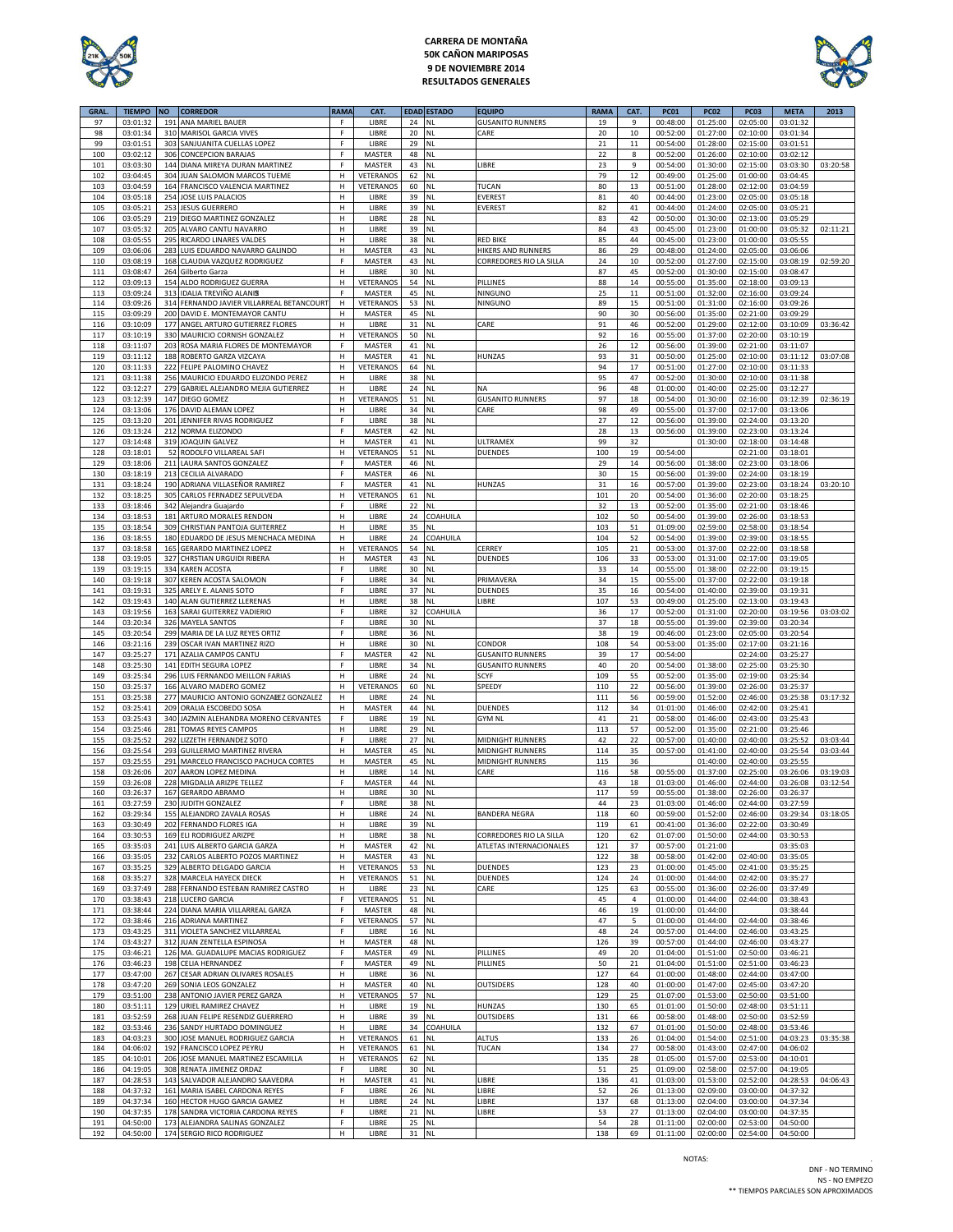

# **CARRERA DE MONTAÑA 50K CAÑON MARIPOSAS 9 DE NOVIEMBRE 2014 RESULTADOS GENERALES**



| GRAL. | <b>TIEMPO</b> | <b>NO</b> | <b>CORREDOR</b>                         | <b>RAMA</b> | CAT.             |         | <b>EDAD ESTADO</b> | <b>EQUIPO</b>                       | <b>RAMA</b> | CAT. | <b>PC01</b> | <b>PC02</b> | <b>PC03</b> | <b>META</b> | 2013     |
|-------|---------------|-----------|-----------------------------------------|-------------|------------------|---------|--------------------|-------------------------------------|-------------|------|-------------|-------------|-------------|-------------|----------|
|       | <b>NS</b>     |           | 133 LUIS LAURO JASSO CISNEROS           | H           | <b>MASTER</b>    | 49 NL   |                    |                                     |             |      |             |             |             | <b>NS</b>   |          |
|       | <b>NS</b>     |           | 138 MARCO ANTONIO QUIROZ CRUZ           | н           | LIBRE            | 35   NL |                    | LIBRE                               |             |      |             |             |             | <b>NS</b>   |          |
|       | <b>NS</b>     |           | 139 JOCHEBED EDITH RODRIGUEZ IBARRA     | F.          | MASTER           | 40      |                    | TAMALUIPAS ACADEMIA INTEGRAL DE TKD |             |      |             |             |             | <b>NS</b>   |          |
|       | <b>NS</b>     |           | 142 LAURA PAMELA CANTU MONSIVAIS        |             | LIBRE            | 26 NL   |                    |                                     |             |      |             |             |             | <b>NS</b>   |          |
|       | <b>NS</b>     |           | 187 JORGE DEL BARCO LICONA              | H           | <b>MASTER</b>    | 43 NL   |                    | <b>HUNZAS</b>                       |             |      |             |             |             | <b>NS</b>   | 03:20:38 |
|       | <b>NS</b>     |           | 194 GUSTAVO DE LA TORRE                 | H           | <b>MASTER</b>    | 44 NL   |                    | EXPERIENCIA Y AVENTURA              |             |      |             |             |             | <b>NS</b>   | 02:26:52 |
|       | <b>NS</b>     |           | 196 GABRIEL MORENO                      | H           | <b>VETERANOS</b> | 51 NL   |                    | PILLINES                            |             |      |             |             |             | <b>NS</b>   |          |
|       | <b>NS</b>     |           | 199 GILBERTO GARZA GARZA                | H           | <b>MASTER</b>    | 43 NL   |                    | PILLINES                            |             |      |             |             |             | <b>NS</b>   |          |
|       | <b>NS</b>     |           | 214 JUAN OROZCO                         | н           | VETERANOS        | 50 NL   |                    |                                     |             |      |             |             |             | <b>NS</b>   |          |
|       | <b>NS</b>     |           | 215 BERTHA MORALES DE BALLI             |             | MASTER           | 47 NL   |                    |                                     |             |      |             |             |             | <b>NS</b>   |          |
|       | <b>NS</b>     |           | 217 REBECA ORTIZ                        |             | VETERANOS        | 52 NL   |                    |                                     |             |      |             |             |             | <b>NS</b>   |          |
|       | <b>NS</b>     |           | 226 CINTHIA GUADALUPE VILLARREAL TORRES |             | LIBRE            | 34 NL   |                    |                                     |             |      |             |             |             | <b>NS</b>   |          |
|       | <b>NS</b>     |           | 231 EMMA H. TORRES GUERRERO             |             | <b>MASTER</b>    | 42 NL   |                    | <b>CORREDORES DEL VALLE</b>         |             |      |             |             |             | <b>NS</b>   |          |
|       | <b>NS</b>     |           | 235 KARLA JUDITH RODRIGUZ ALCACER       |             | LIBRE            | 36      | INL                | <b>LILI FIGUEROA</b>                |             |      |             |             |             | <b>NS</b>   |          |
|       | <b>NS</b>     |           | 255 MARIANA VEGA                        | F.          | LIBRE            | 39      | <b>INL</b>         | <b>EVEREST</b>                      |             |      |             |             |             | <b>NS</b>   |          |
|       | <b>NS</b>     |           | 273 CRISTINA VERDIGUEL                  |             | VETERANOS        | 53 NL   |                    | PILLINES                            |             |      |             |             |             | <b>NS</b>   |          |
|       | <b>NS</b>     |           | 278 CESAR OSIEL CORONADO MORALES        | H           | LIBRE            | 34 NL   |                    | CORCELES                            |             |      |             |             |             | <b>NS</b>   | 02:48:10 |
|       | <b>NS</b>     |           | 287 FRANCISCO MORALES ACUÑA             | H           | LIBRE            | 30      | <b>INL</b>         | CARE                                |             |      |             |             |             | <b>NS</b>   |          |
|       | <b>NS</b>     |           | 289 JORGE EDUARDO FERNANDEZ SOTO        | H           | LIBRE            | 30 NL   |                    | MIDNIGHT RUNNERS                    |             |      |             |             |             | <b>NS</b>   | 03:03:44 |
|       | <b>NS</b>     |           | 290 YESSICA JUDITH RAMOS CEPEDA         | F           | LIBRE            | 32 NL   |                    | <b>MIDNIGHT RUNNERS</b>             |             |      |             |             |             | <b>NS</b>   |          |
|       | <b>NS</b>     |           | 298 ABELARDO MARTINEZ                   | H           | MASTER           | 42 NL   |                    | <b>NEMAK</b>                        |             |      |             |             |             | <b>NS</b>   |          |
|       | <b>NS</b>     |           | 316 MARIO ALBERTO MARTINEZ DUEÑEZ       | H           | LIBRE            | 33   NL |                    | <b>MIDNIGHT RUNNERS</b>             |             |      |             |             |             | <b>NS</b>   |          |
|       | <b>NS</b>     |           | 335 JOSE VALDES                         | H           | <b>MASTER</b>    | 41 NL   |                    | <b>EVEN LABS</b>                    |             |      |             |             |             | <b>NS</b>   |          |
|       | <b>NS</b>     |           | 338 JORGE ABRAHAM GUERRA GUERRERO       | H           | LIBRE            | 36 NL   |                    |                                     |             |      |             |             |             | <b>NS</b>   |          |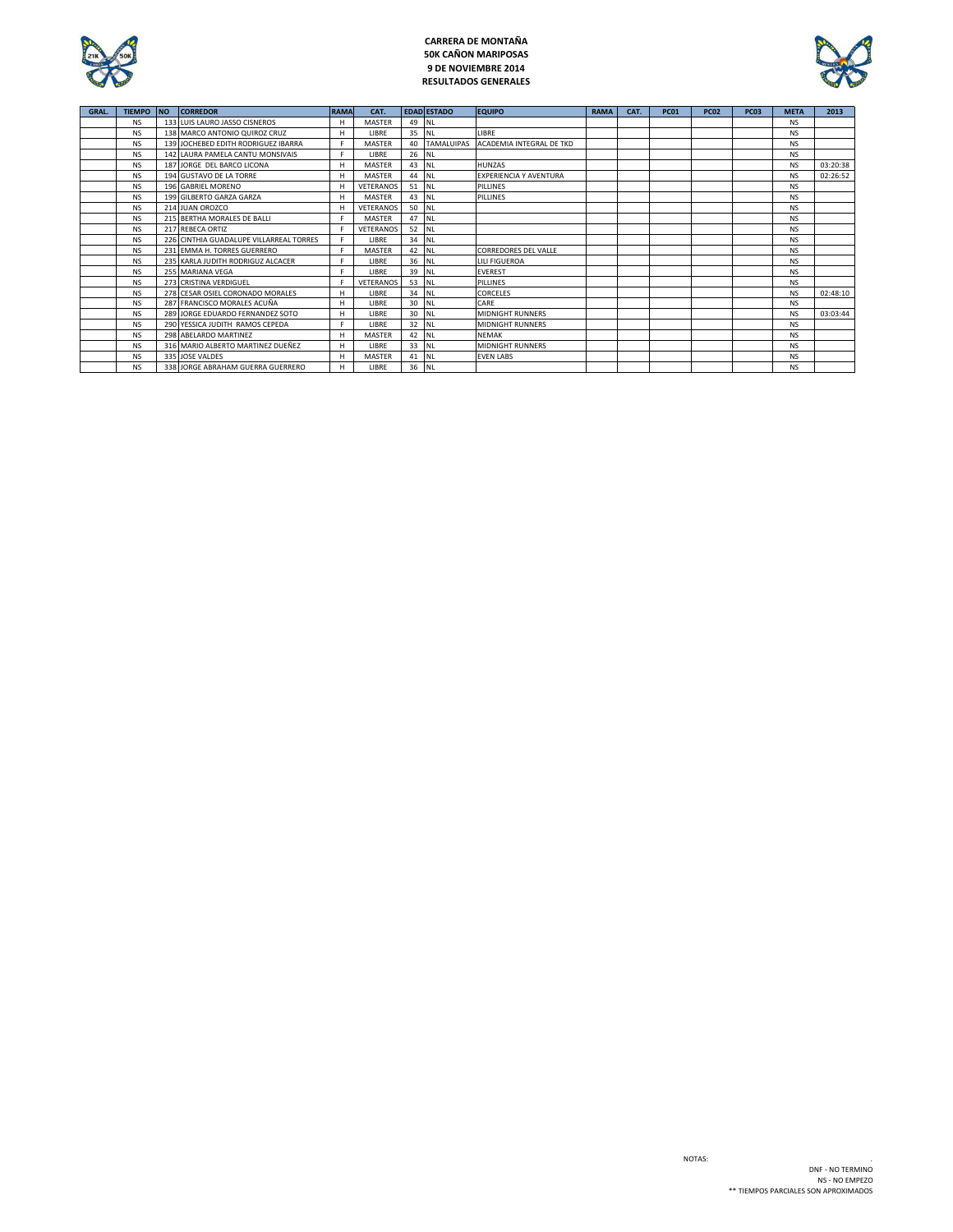

# **CARRERA DE MONTAÑA 50K CAÑON MARIPOSAS 9 DE NOVIEMBRE 2014 RESULTADOS FEMENIL - LIBRE**



| CAT.                     | <b>TIEMPO NO</b> |     | <b>CORREDOR</b>                       | <b>RAMA</b> | CAT.  |    | <b>EDAD ESTADO</b> | <b>EQUIPO</b>           | <b>RAMA</b>    | GRAL. | <b>PC01</b> | <b>PC02</b> | <b>PC03</b> | <b>META</b> |
|--------------------------|------------------|-----|---------------------------------------|-------------|-------|----|--------------------|-------------------------|----------------|-------|-------------|-------------|-------------|-------------|
|                          | 02:04:01         |     | 242 SAMYRA HORITA OCAMPO              | F           | LIBRE | 32 | INL                | VERTIMANIA              |                | 13    | 00:35:00    | 01:02:00    | 01:26:00    | 02:04:01    |
| $\overline{\phantom{a}}$ | 02:19:16         |     | 337 KARINA BAILON ROMO                | F           | LIBRE | 37 | <b>NL</b>          |                         | $\overline{2}$ | 25    | 00:37:00    | 01:04:00    | 01:36:00    | 02:19:16    |
| 3                        | 02:37:08         |     | 197 PERLA BEATRIZ SAENZ GONZALEZ      | F           | LIBRE | 22 | <b>NL</b>          | <b>PILLINES</b>         | 10             | 56    | 00:46:00    | 01:19:00    | 01:52:00    | 02:37:08    |
| Δ                        | 02:37:32         |     | 275 VERONICA VILLA MELENDEZ           | F           | LIBRE | 24 | <b>NL</b>          | <b>FUEL</b>             | 11             | 57    | 00:44:00    | 01:19:00    | 01:51:00    | 02:37:32    |
| 5                        | 02:46:13         |     | 265 Veronica Sada Kane                | F           | LIBRE | 30 | <b>NL</b>          |                         | 12             | 71    | 00:48:00    | 01:24:00    | 01:00:00    | 02:46:13    |
| 6                        | 02:49:02         |     | 125 DANIELA LOPEZ RAMIREZ             | F           | LIBRE | 20 | <b>NL</b>          | <b>HUNZAS</b>           | 14             | 77    | 00:43:00    | 01:18:00    | 01:54:00    | 02:49:02    |
|                          | 02:51:30         |     | 204 CLAUDIA IVONNE LOPEZ MORANDO      | F           | LIBRE | 39 | <b>NL</b>          | SPEEDY                  | 15             | 80    | 00:47:00    | 01:24:00    | 01:00:00    | 02:51:30    |
| 8                        | 02:57:24         |     | 149 LETICIA PARDO SILVA               | F           | LIBRE | 29 | SINALOA            | <b>NO</b>               | 17             | 85    | 00:48:00    | 01:24:00    | 01:00:00    | 02:57:24    |
| 9                        | 03:01:32         |     | 191 ANA MARIEL BAUER                  | F           | LIBRE | 24 | <b>NL</b>          | <b>GUSANITO RUNNERS</b> | 19             | 97    | 00:48:00    | 01:25:00    | 02:05:00    | 03:01:32    |
| 10                       | 03:01:34         |     | 310 MARISOL GARCIA VIVES              | F           | LIBRE | 20 | <b>NL</b>          | CARE                    | 20             | 98    | 00:52:00    | 01:27:00    | 02:10:00    | 03:01:34    |
| 11                       | 03:01:51         |     | 303 SANJUANITA CUELLAS LOPEZ          | F           | LIBRE | 29 | <b>NL</b>          |                         | 21             | 99    | 00:54:00    | 01:28:00    | 02:15:00    | 03:01:51    |
| 12                       | 03:13:20         |     | 201 JENNIFER RIVAS RODRIGUEZ          | F           | LIBRE | 38 | <b>NL</b>          |                         | 27             | 125   | 00:56:00    | 01:39:00    | 02:24:00    | 03:13:20    |
| 13                       | 03:18:46         |     | 342 Alejandra Guajardo                | F           | LIBRE | 22 | <b>NL</b>          |                         | 32             | 133   | 00:52:00    | 01:35:00    | 02:21:00    | 03:18:46    |
| 14                       | 03:19:15         |     | 334 KAREN ACOSTA                      | F           | LIBRE | 30 | <b>NL</b>          |                         | 33             | 139   | 00:55:00    | 01:38:00    | 02:22:00    | 03:19:15    |
| 15                       | 03:19:18         |     | 307 KEREN ACOSTA SALOMON              | F           | LIBRE | 34 | <b>NL</b>          | PRIMAVERA               | 34             | 140   | 00:55:00    | 01:37:00    | 02:22:00    | 03:19:18    |
| 16                       | 03:19:31         |     | 325 ARELY E. ALANIS SOTO              | F           | LIBRE | 37 | <b>NL</b>          | <b>DUENDES</b>          | 35             | 141   | 00:54:00    | 01:40:00    | 02:39:00    | 03:19:31    |
| 17                       | 03:19:56         |     | 163 SARAI GUITERREZ VADIERIO          | F           | LIBRE | 32 | <b>COAHUILA</b>    |                         | 36             | 143   | 00:52:00    | 01:31:00    | 02:20:00    | 03:19:56    |
| 18                       | 03:20:34         |     | 326 MAYELA SANTOS                     | F           | LIBRE | 30 | <b>NL</b>          |                         | 37             | 144   | 00:55:00    | 01:39:00    | 02:39:00    | 03:20:34    |
| 19                       | 03:20:54         |     | 299 MARIA DE LA LUZ REYES ORTIZ       | F           | LIBRE | 36 | <b>INL</b>         |                         | 38             | 145   | 00:46:00    | 01:23:00    | 02:05:00    | 03:20:54    |
| 20                       | 03:25:30         |     | 141 EDITH SEGURA LOPEZ                | F           | LIBRE | 34 | <b>NL</b>          | <b>GUSANITO RUNNERS</b> | 40             | 148   | 00:54:00    | 01:38:00    | 02:25:00    | 03:25:30    |
| 21                       | 03:25:43         |     | 340 JAZMIN ALEHANDRA MORENO CERVANTES | F           | LIBRE | 19 | <b>NL</b>          | <b>GYM NL</b>           | 41             | 153   | 00:58:00    | 01:46:00    | 02:43:00    | 03:25:43    |
| 22                       | 03:25:52         |     | 292 LIZZETH FERNANDEZ SOTO            | F           | LIBRE | 27 | <b>NL</b>          | <b>MIDNIGHT RUNNERS</b> | 42             | 155   | 00:57:00    | 01:40:00    | 02:40:00    | 03:25:52    |
| 23                       | 03:27:59         |     | 230 JUDITH GONZALEZ                   | F           | LIBRE | 38 | <b>NL</b>          |                         | 44             | 161   | 01:03:00    | 01:46:00    | 02:44:00    | 03:27:59    |
| 24                       | 03:43:25         |     | 311 VIOLETA SANCHEZ VILLARREAL        | F           | LIBRE | 16 | <b>INL</b>         |                         | 48             | 173   | 00:57:00    | 01:44:00    | 02:46:00    | 03:43:25    |
| 25                       | 04:19:05         |     | 308 RENATA JIMENEZ ORDAZ              | F           | LIBRE | 30 | <b>NL</b>          |                         | 51             | 186   | 01:09:00    | 02:58:00    | 02:57:00    | 04:19:05    |
| 26                       | 04:37:32         |     | 161 MARIA ISABEL CARDONA REYES        | F           | LIBRE | 26 | <b>NL</b>          | LIBRE                   | 52             | 188   | 01:13:00    | 02:09:00    | 03:00:00    | 04:37:32    |
| 27                       | 04:37:35         |     | 178 SANDRA VICTORIA CARDONA REYES     | F           | LIBRE | 21 | <b>NL</b>          | LIBRE                   | 53             | 190   | 01:13:00    | 02:04:00    | 03:00:00    | 04:37:35    |
| 28                       | 04:50:00         |     | 173 ALEJANDRA SALINAS GONZALEZ        | F           | LIBRE | 25 | <b>NL</b>          |                         | 54             | 191   | 01:11:00    | 02:00:00    | 02:53:00    | 04:50:00    |
|                          | <b>NS</b>        | 142 | LAURA PAMELA CANTU MONSIVAIS          | F           | LIBRE | 26 | <b>NL</b>          |                         |                |       |             |             |             | <b>NS</b>   |
|                          | <b>NS</b>        | 226 | CINTHIA GUADALUPE VILLARREAL TORRES   | F           | LIBRE | 34 | <b>NL</b>          |                         |                |       |             |             |             | <b>NS</b>   |
|                          | <b>NS</b>        |     | 235 KARLA JUDITH RODRIGUZ ALCACER     | F           | LIBRE | 36 | <b>NL</b>          | <b>LILI FIGUEROA</b>    |                |       |             |             |             | <b>NS</b>   |
|                          | <b>NS</b>        |     | 255 MARIANA VEGA                      | F           | LIBRE | 39 | <b>NL</b>          | <b>EVEREST</b>          |                |       |             |             |             | <b>NS</b>   |
|                          | <b>NS</b>        |     | 290 YESSICA JUDITH RAMOS CEPEDA       | F           | LIBRE | 32 | <b>INL</b>         | <b>MIDNIGHT RUNNERS</b> |                |       |             |             |             | <b>NS</b>   |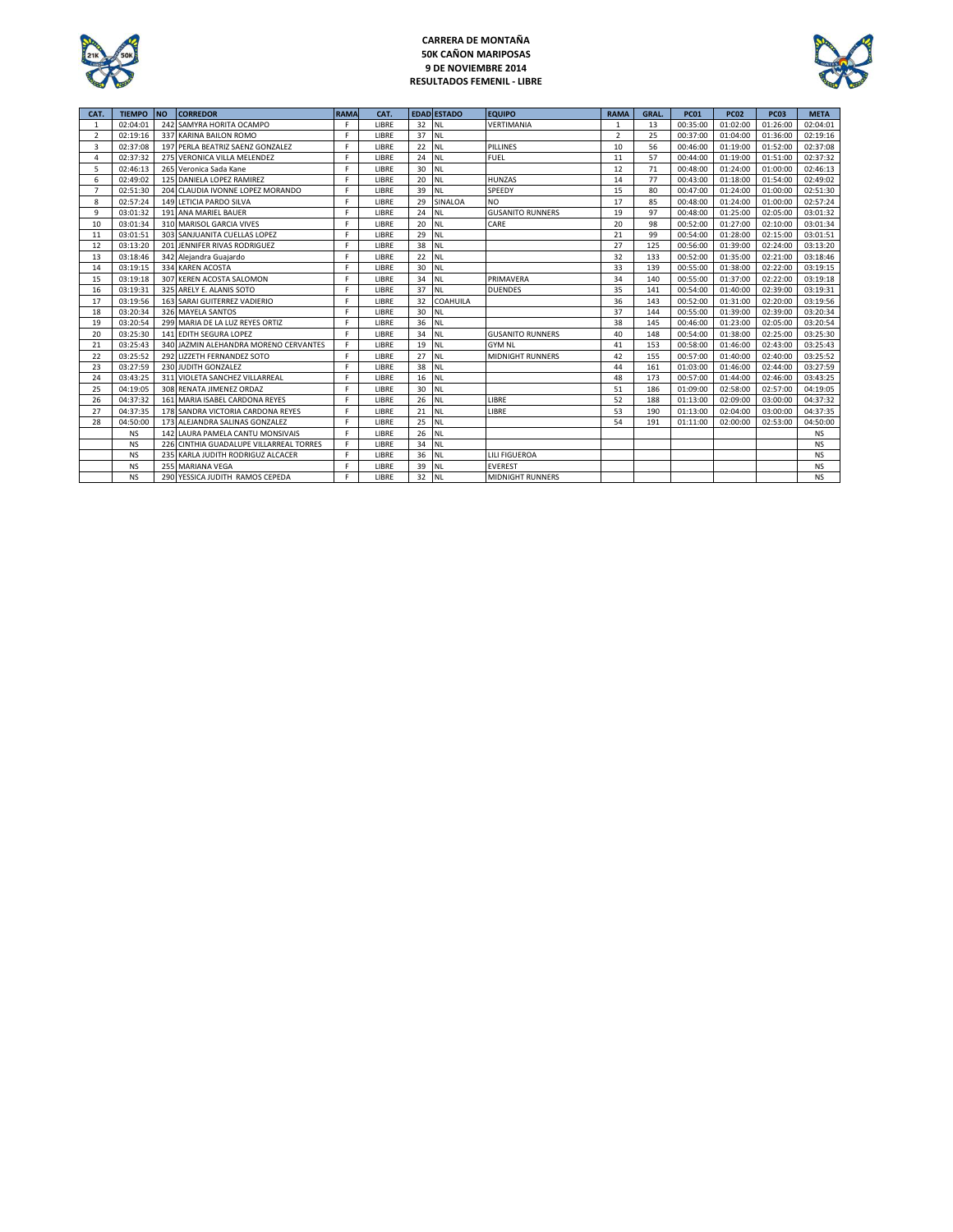

### **CARRERA DE MONTAÑA 50K CAÑON MARIPOSAS 9 DE NOVIEMBRE 2014 RESULTADOS FEMENIL - MASTER**



| CAT. | <b>TIEMPO</b> | <b>INO</b> | <b>CORREDOR</b>                     | <b>RAMA</b> | CAT.          |    | <b>EDAD ESTADO</b> | <b>EQUIPO</b>                  | <b>RAMA</b> | GRAL. | <b>PC01</b> | <b>PC02</b> | <b>PC03</b> | <b>META</b> |
|------|---------------|------------|-------------------------------------|-------------|---------------|----|--------------------|--------------------------------|-------------|-------|-------------|-------------|-------------|-------------|
|      | 02:22:06      |            | 130 SANDRA NARANJO MODAD            |             | <b>MASTER</b> | 44 | <b>NL</b>          | <b>RACERS</b>                  |             | 29    | 00:40:00    | 01:11:00    | 01:41:00    | 02:22:06    |
|      | 02:29:26      |            | 270 ALBERTO MARTINEZ                |             | <b>MASTER</b> | 44 | <b>NL</b>          | <b>PILLINES</b>                |             | 41    | 00:46:00    | 01:19:00    |             | 02:29:26    |
| 3    | 02:31:28      |            | 195 GRACIELA GONZALEZ GONZALEZ      | F           | <b>MASTER</b> | 43 | <b>NL</b>          | PILLINES                       |             | 46    | 00:41:00    | 01:14:00    | 01:48:00    | 02:31:28    |
|      | 02:33:03      |            | 221 MARIA PATRICIA SANCHEZ VUDOYRA  | F           | <b>MASTER</b> | 46 | <b>NL</b>          |                                | 8           | 48    | 00:43:00    | 01:16:00    | 01:49:00    | 02:33:03    |
|      | 02:33:16      |            | 148 ANA LILIA MIRELES GAMEZ         | F           | <b>MASTER</b> | 45 | <b>NL</b>          | LIBRE                          | q           | 49    | 00:44:00    | 01:16:00    | 01:49:00    | 02:33:16    |
| 6    | 02:47:42      |            | 317 MARY LARA                       | Е           | <b>MASTER</b> | 45 | <b>NL</b>          | <b>RUNNING CLUB COACH</b>      | 13          | 74    | 00:45:00    | 01:20:00    | 01:59:00    | 02:47:42    |
|      | 02:55:17      |            | 152 MARIA ANTONIA JIMENEZ HERNANDEZ |             | <b>MASTER</b> | 40 | <b>COAHUILA</b>    | LIBRE                          | 16          | 83    | 00:49:00    | 01:24:00    | 01:00:00    | 02:55:17    |
| 8    | 03:02:12      |            | 306 CONCEPCION BARAJAS              |             | <b>MASTER</b> | 48 | <b>NL</b>          |                                | 22          | 100   | 00:52:00    | 01:26:00    | 02:10:00    | 03:02:12    |
| 9    | 03:03:30      |            | 144 DIANA MIREYA DURAN MARTINEZ     |             | <b>MASTER</b> | 43 | <b>NL</b>          | LIBRE                          | 23          | 101   | 00:54:00    | 01:30:00    | 02:15:00    | 03:03:30    |
| 10   | 03:08:19      |            | 168 CLAUDIA VAZQUEZ RODRIGUEZ       |             | <b>MASTER</b> | 43 | <b>NL</b>          | <b>CORREDORES RIO LA SILLA</b> | 24          | 110   | 00:52:00    | 01:27:00    | 02:15:00    | 03:08:19    |
| 11   | 03:09:24      |            | 313 IDALIA TREVIÑO ALANIS           |             | <b>MASTER</b> | 45 | <b>NL</b>          | <b>NINGUNO</b>                 | 25          | 113   | 00:51:00    | 01:32:00    | 02:16:00    | 03:09:24    |
| 12   | 03:11:07      |            | 203 ROSA MARIA FLORES DE MONTEMAYOR | F           | <b>MASTER</b> | 41 | <b>NL</b>          |                                | 26          | 118   | 00:56:00    | 01:39:00    | 02:21:00    | 03:11:07    |
| 13   | 03:13:24      |            | 212 NORMA ELIZONDO                  | F           | <b>MASTER</b> | 42 | <b>NL</b>          |                                | 28          | 126   | 00:56:00    | 01:39:00    | 02:23:00    | 03:13:24    |
| 14   | 03:18:06      |            | 211 LAURA SANTOS GONZALEZ           | Е           | <b>MASTER</b> | 46 | <b>NL</b>          |                                | 29          | 129   | 00:56:00    | 01:38:00    | 02:23:00    | 03:18:06    |
| 15   | 03:18:19      |            | 213 CECILIA ALVARADO                | F           | <b>MASTER</b> | 46 | <b>NL</b>          |                                | 30          | 130   | 00:56:00    | 01:39:00    | 02:24:00    | 03:18:19    |
| 16   | 03:18:24      |            | 190 ADRIANA VILLASEÑOR RAMIREZ      |             | <b>MASTER</b> | 41 | <b>NL</b>          | <b>HUNZAS</b>                  | 31          | 131   | 00:57:00    | 01:39:00    | 02:23:00    | 03:18:24    |
| 17   | 03:25:27      |            | 171 AZALIA CAMPOS CANTU             |             | <b>MASTER</b> | 42 | <b>NL</b>          | <b>GUSANITO RUNNERS</b>        | 39          | 147   | 00:54:00    |             | 02:24:00    | 03:25:27    |
| 18   | 03:26:08      |            | 228 MIGDALIA ARIZPE TELLEZ          |             | <b>MASTER</b> | 44 | <b>NL</b>          |                                | 43          | 159   | 01:03:00    | 01:46:00    | 02:44:00    | 03:26:08    |
| 19   | 03:38:44      |            | 224 DIANA MARIA VILLARREAL GARZA    |             | <b>MASTER</b> | 48 | <b>NL</b>          |                                | 46          | 171   | 01:00:00    | 01:44:00    |             | 03:38:44    |
| 20   | 03:46:21      |            | 126 MA, GUADALUPE MACIAS RODRIGUEZ  | F           | <b>MASTER</b> | 49 | <b>NL</b>          | PILLINES                       | 49          | 175   | 01:04:00    | 01:51:00    | 02:50:00    | 03:46:21    |
| 21   | 03:46:23      |            | 198 CELIA HERNANDEZ                 | F           | <b>MASTER</b> | 49 | <b>NL</b>          | PILLINES                       | 50          | 176   | 01:04:00    | 01:51:00    | 02:51:00    | 03:46:23    |
|      | <b>NS</b>     |            | 139 JOCHEBED EDITH RODRIGUEZ IBARRA | F           | <b>MASTER</b> | 40 | <b>TAMALUIPAS</b>  | ACADEMIA INTEGRAL DE TKD       |             |       |             |             |             | NS.         |
|      | <b>NS</b>     |            | 215 BERTHA MORALES DE BALLI         | Е           | <b>MASTER</b> | 47 | <b>NL</b>          |                                |             |       |             |             |             | <b>NS</b>   |
|      | <b>NS</b>     |            | 231 EMMA H. TORRES GUERRERO         |             | <b>MASTER</b> | 42 | <b>NL</b>          | <b>CORREDORES DEL VALLE</b>    |             |       |             |             |             | <b>NS</b>   |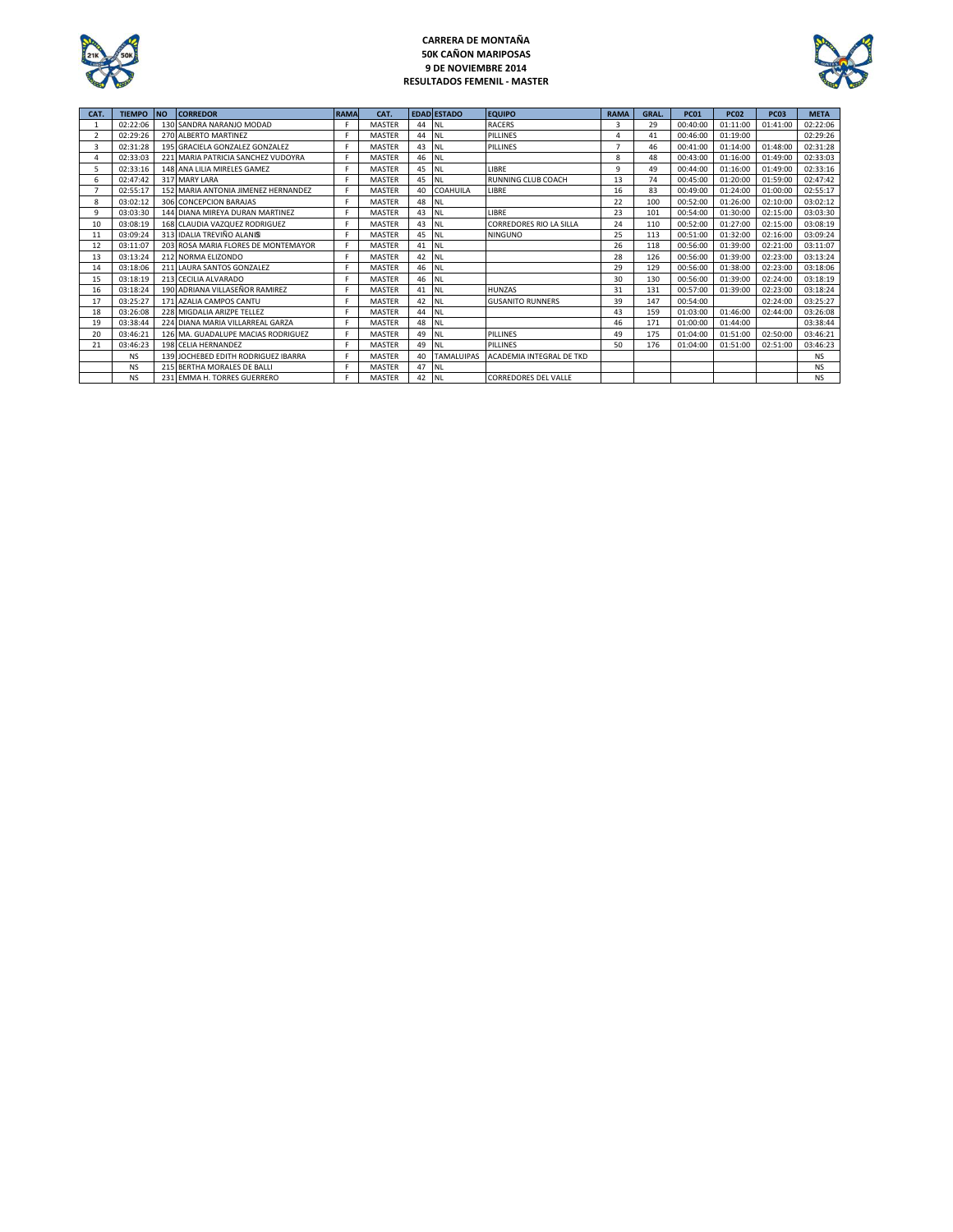

### **CARRERA DE MONTAÑA 50K CAÑON MARIPOSAS 9 DE NOVIEMBRE 2014 RESULTADOS FEMENIL - VETERANOS**



| CAT. | TIEMPO INO | <b>CORREDOR</b>                     | <b>RAMA</b> | CAT.             |        | <b>EDAD ESTADO</b> | <b>EQUIPO</b>        | <b>RAMA</b> | GRAL. | <b>PC01</b> | <b>PC02</b> | <b>PC03</b> | <b>META</b> |
|------|------------|-------------------------------------|-------------|------------------|--------|--------------------|----------------------|-------------|-------|-------------|-------------|-------------|-------------|
|      | 02:31:16   | 208 CECILIA VIOLETA FUENTES PIÑEIRO |             | <b>VETERANOS</b> | 51 INL |                    | <b>SPEEDY SPORTS</b> |             | 44    | 00:42:00    | 01:13:00    | 01:46:00    | 02:31:16    |
|      | 02:31:18   | 132 GLORIA MARTINEZ                 |             | <b>VETERANOS</b> | 51 NL  |                    | <b>LILI FIGUEROA</b> |             | 45    | 00:42:00    | 01:14:00    | 01:46:00    | 02:31:18    |
|      | 03:01:23   | 223 ELIZABETH ORTEGA                |             | <b>VETERANOS</b> | 60 NL  |                    |                      | 18          | 95    | 00:50:00    | 01:25:00    | 02:05:00    | 03:01:23    |
|      | 03:38:43   | 218 LUCERO GARCIA                   |             | <b>VETERANOS</b> | 51 NL  |                    |                      | 45          | 170   | 01:00:00    | 01:44:00    | 02:44:00    | 03:38:43    |
|      | 03:38:46   | 216 ADRIANA MARTINEZ                |             | <b>VETERANOS</b> | -57    | - INL              |                      |             | 172   | 01:00:00    | 01:44:00    | 02:44:00    | 03:38:46    |
|      | <b>NS</b>  | 217 REBECA ORTIZ                    |             | <b>VETERANOS</b> | 52     | - NL               |                      |             |       |             |             |             | <b>NS</b>   |
|      | <b>NS</b>  | 273 CRISTINA VERDIGUEL              |             | <b>VETERANOS</b> | 53     | <b>INL</b>         | PILLINES             |             |       |             |             |             | <b>NS</b>   |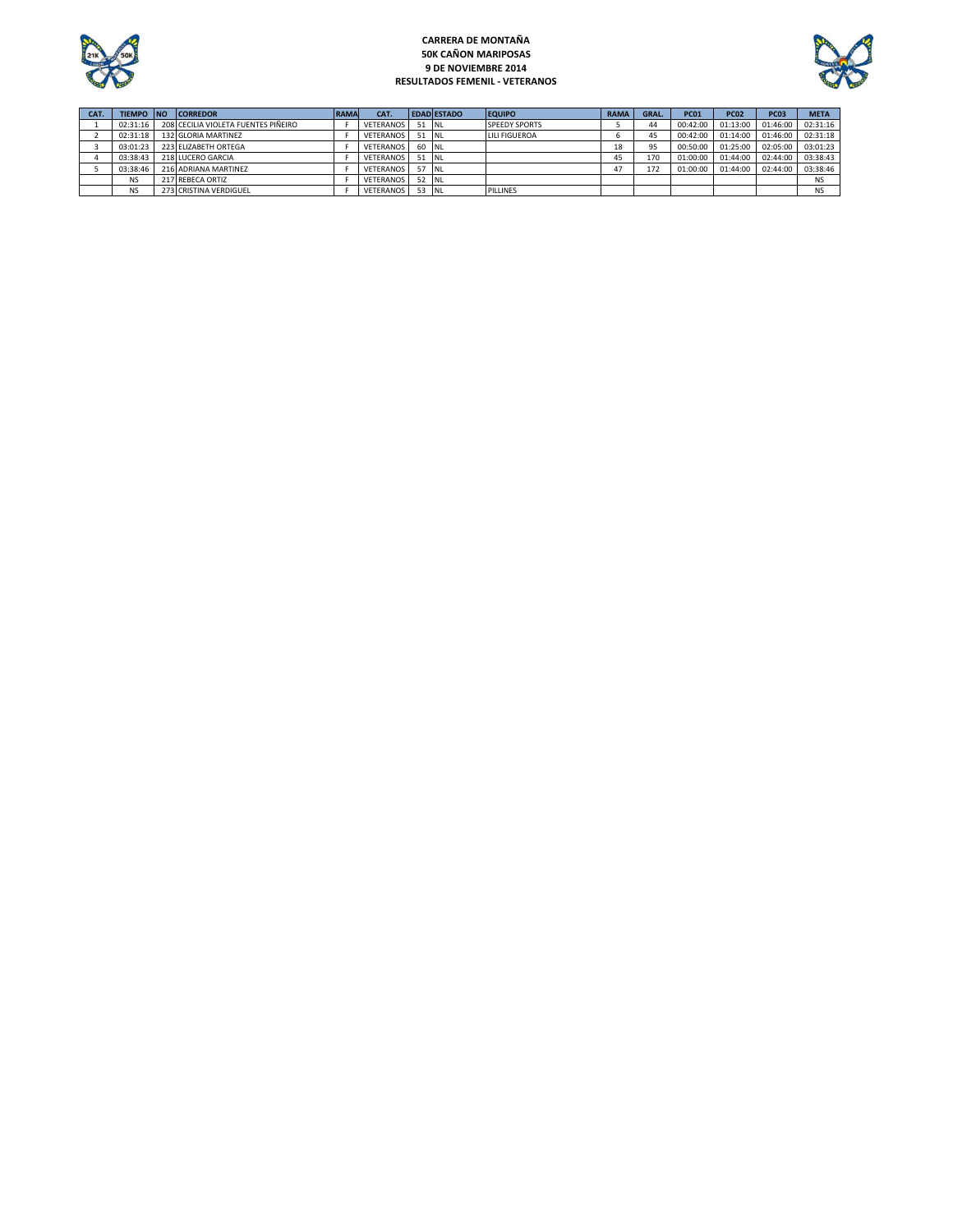

### **CARRERA DE MONTAÑA 50K CAÑON MARIPOSAS 9 DE NOVIEMBRE 2014 RESULTADOS VARONIL - LIBRE**



| CAT.           | <b>TIEMPO</b>        | <b>NO</b> | <b>CORREDOR</b>                                                          | <b>RAMA</b> | CAT.           |             | <b>EDAD ESTADO</b> | <b>EQUIPO</b>           | <b>RAMA</b> | <b>GRAL</b> | <b>PC01</b>          | <b>PC02</b>          | <b>PC03</b>          | <b>META</b>          |
|----------------|----------------------|-----------|--------------------------------------------------------------------------|-------------|----------------|-------------|--------------------|-------------------------|-------------|-------------|----------------------|----------------------|----------------------|----------------------|
| 1              | 01:52:20             | 315       | VICTOR HUGO GUEVARA                                                      | н           | LIBRE          | 39          | NL                 |                         | 1           | 1           | 00:29:00             | 00:52:00             | 01:16:00             | 01:52:20             |
| $\overline{2}$ | 01:56:48             | 128       | JOSE ANGEL REYES ORTIZ                                                   | н           | LIBRE          | 31          | <b>NL</b>          | <b>EQUUMONS TT</b>      | 3           | 3           | 00:31:00             | 00:58:00             | 01:23:00             | 01:56:48             |
| 3              | 01:57:07             | 122       | HOUSTON GUITERREZ CORONA                                                 | Н           | LIBRE          | 32          | <b>NL</b>          | HUNZAS                  | 5           | 5           | 00:34:00             | 01:01:00             | 01:25:00             | 01:57:07             |
| 4              | 01:57:42             |           | 244 HECTOR HUGO ALTAMIRANO HURTADO                                       | н           | LIBRE          | 34          | <b>NL</b>          | VERTIMANIA              | 6           | 6           | 00:33:00             | 01:00:00             | 01:23:00             | 01:57:42             |
| 5              | 02:03:30             | 243       | MARIO ALBERTO CALZADA GUERRERO                                           | н           | LIBRE          | 39          | NL                 | VERTIMANIA              | $10\,$      | 10          | 00:34:00             | 01:00:00             | 01:26:00             | 02:03:30             |
| 6              | 02:03:44             | 175       | ALONSO ALBERTO OROZCO FLORES                                             | Н           | LIBRE          | 29          | <b>NL</b>          |                         | 11          | 11          | 00:34:00             | 01:00:00             | 01:23:00             | 02:03:44             |
| 7              | 02:03:50             | 332       | ANGEL RIVERA GOMEZ                                                       | н           | LIBRE          | 36          | <b>NL</b>          | <b>EVEREST</b>          | 12          | 12          | 00:33:00             | 01:01:00             | 01:26:00             | 02:03:50             |
| 8              | 02:10:15             | 151       | <b>RONNY KVIST SARLI</b>                                                 | н           | LIBRE          | 38          | <b>NL</b>          | K <sub>2</sub> TEAM     | 16          | 17          | 00:36:00             | 01:03:00             | 01:28:00             | 02:10:15             |
| 9              | 02:10:18             | 339       | JUAN CARLOS MUHLBACH CACERES                                             | н           | LIBRE          | 28          | <b>NL</b>          | NINGUNO                 | 17          | 18          | 00:34:00             | 01:00:00             | 01:27:00             | 02:10:18             |
| $10\,$         | 02:18:02             |           | 185 JOSE ALFONSO GARCIA GARCIA                                           | н           | LIBRE          | 26          | NL                 | NINGUNO                 | 22          | 23          | 00:40:00             | 01:09:00             | 01:36:00             | 02:18:02             |
| 11             | 02:20:21             | 210       | DAVID MONTEMAYOR FLORES                                                  | н           | LIBRE          | 17          | <b>NL</b>          |                         | 25          | 27          | 00:39:00             | 01:07:00             | 01:36:00             | 02:20:21             |
| 12             | 02:22:40             | 150       | <b>JYR GAXIOLA</b>                                                       | н           | LIBRE          | 34          | <b>NL</b>          | <b>RACINGHUB</b>        | 29          | 32          | 00:39:00             | 01:06:00             | 01:40:00             | 02:22:40             |
| 13             | 02:22:55             |           | 184 AARON RAFAEL PADILLA ALONSO                                          | н           | LIBRE          | 29          | <b>NL</b>          | <b>IRONDOOR RUNNERS</b> | 30          | 33          | 00:40:00             | 01:09:00             | 01:40:00             | 02:22:55             |
| 14             | 02:24:40             | 131       | ADRIAN CUAHUTENCO ROBLES                                                 | н           | LIBRE          | 28          | <b>NL</b>          | <b>BANDA CERROS MTY</b> | 33          | 36          | 00:38:00             | 01:08:00             | 01:41:00             | 02:24:40             |
| 15             | 02:25:38             | 301       | Luis Rogelio Ponce Pérez                                                 | н           | LIBRE          | 19          | <b>NL</b>          |                         | 34          | 37          | 00:38:00             | 01:09:00             | 01:45:00             | 02:25:38             |
| 16             | 02:27:13             | 282       | JOSE LORENZO CUENCAR GARZA                                               | н           | LIBRE          | 33          | NL                 | SPEEDY                  | 35          | 38          | 00:44:00             | 01:16:00             | 01:46:00             | 02:27:13             |
| 17             | 02:27:40             | 65        | JOSE DE JESUS CASTILLO ORTIZ                                             | н           | LIBRE          | 39          | <b>NL</b>          |                         | 37          | 40          | 00:40:00             | 01:11:00             | 01:42:00             | 02:27:40             |
| 18             | 02:32:20             | 183       | STEFANO BOSCOLO                                                          | н           | LIBRE          | 28          | <b>NL</b>          | WLS                     | 40          | 47          | 00:42:00             | 01:15:00             | 01:46:00             | 02:32:20             |
| 19             | 02:34:48             |           | 186 HERMINIO ANTONIO MONTEMAYOR VILLARE                                  | н           | LIBRE          | 27          | <b>NL</b>          | <b>NINGUNO</b>          | 43          | 52          | 00:41:00             | 01:14:00             | 01:41:00             | 02:34:48             |
| 20             | 02:35:57             | 172       | ERICK ALEXIS JUAREZ RUIZ                                                 | н           | LIBRE          | 22          | NL                 |                         | 45          | 54          | 00:41:00             | 01:12:00             | 01:46:00             | 02:35:57             |
| 21             | 02:36:07             |           | 271 OSCAR LUNA MORENO                                                    | н           | LIBRE          | 26          | <b>NL</b>          | PILLINES                | 46          | 55          | 00:46:00             | 01:19:00             | 01:50:00             | 02:36:07             |
| 22             | 02:38:36             | 258       | MIGUEL SEGURA CARMONA                                                    | н           | LIBRE          | 25          | TX                 | <b>SEGURA TEAM</b>      | 47          | 58          | 08:42:00             | 01:14:00             | 01:48:00             | 02:38:36             |
| 23             | 02:38:50             | 233       | FERNANDO MINONDO CARROLL                                                 | н           | LIBRE          | 18          | NL                 |                         | 48          | 59          | 08:42:00             | 01:16:00             | 01:50:00             | 02:38:50             |
| 24             | 02:39:58             |           | 170 OMAR SALDAVAR                                                        | н           | LIBRE          | 36          | NL                 | K2 TEAM                 | 51          | 62          | 00:41:00             | 01:15:00             |                      | 02:39:58             |
| 25             | 02:40:39             | 260       | MAURICIO SEGURA SALAZAR                                                  | н           | LIBRE          | 25          | <b>NL</b>          | <b>SEGURA TEAM</b>      | 53          | 64          | 00:42:00             | 01:15:00             | 01:50:00             | 02:40:39             |
| 26             | 02:41:42             | 225       | ERNESTO HINOJOSA ELIZONDO                                                | н           | LIBRE          | 32          | <b>NL</b>          | LILI FIGUEROA           | 55          | 66          | 00:49:00             | 01:22:00             |                      | 02:41:42             |
| 27             | 02:44:32             | 159       | FRANCISCO CARDONA REYES                                                  | н           | LIBRE          | 24          | NL                 | CIMARRONES              | 56          | 67          | 00:42:00             | 01:16:00             | 01:54:00             | 02:44:32             |
| 28             | 02:45:46             | 259       | ARTURO SEGURA SALAZAR                                                    | Н           | LIBRE          | 20          | NL                 | <b>SEGURA TEAM</b>      | 58          | 69          | 00:42:00             | 01:14:00             | 01:51:00             | 02:45:46             |
| 29             | 02:46:11             | 266       | Carlos Garcia Perales                                                    | н           | LIBRE          | 30          | <b>NL</b>          |                         | 59          | 70          | 00:48:00             | 01:24:00             | 01:00:00             | 02:46:11             |
| 30             | 02:49:42             | 229       | JUAN CARLOS REYES HERNANDEZ                                              | н           | LIBRE          | $\mathbf 0$ | <b>NL</b>          | CIMARRONES              | 64          | 78          | 00:47:00             | 01:23:00             | 01:00:00             | 02:49:42             |
| 31             | 02:51:28             | 121       | Alicia Cota Castillo                                                     | н           | LIBRE          | 35          | <b>NL</b>          |                         | 65          | 79          | 00:44:00             | 01:20:00             | 01:58:00             | 02:51:28             |
| 32             | 02:52:37             |           | 240 HECTOR B. ANAYA CARDENAS                                             | н           | LIBRE          | 29          | <b>NL</b>          |                         | 67          | 82          | 00:44:00             | 01:20:00             | 01:58:00             | 02:52:37             |
| 33             | 02:56:12             | 158       | BRANDO HUMBERTO DIAZ REYES                                               | н           | LIBRE          | 17          | NL                 | LIBRE                   | 68          | 84          | 00:42:00             | 01:22:00             | 01:00:00             | 02:56:12             |
| 34             | 02:57:26             | 193       | DAVID ALFONSO PEREZ VAZQUEZ                                              | н           | LIBRE          | 35          | NL                 | <b>TUCAN</b>            | 69          | 86          | 00:48:00             | 01:24:00             | 01:05:00             | 02:57:26             |
| 35             | 02:59:12             |           | 237 DAVID GONZALEZ UMANZOR                                               | н           | LIBRE          | 35          | <b>NL</b>          | EXPERIENCIA Y AVENTURA  | 70          | 87          | 00:48:00             | 01:26:00             | 02:05:00             | 02:59:12             |
| 36             | 02:59:14             |           | 234 ALEJANDRO MARTINEZ ROMERO                                            | н           | LIBRE          | 38          | <b>NL</b>          | EXPERIENCIA Y AVENTURA  | 71          | 88          | 00:44:00             | 01:19:00             | 01:59:00             | 02:59:14             |
| 37             | 03:00:16             |           | 336 Sergio Camarillo Vargas                                              | н           | LIBRE          | 36          | <b>NL</b>          | <b>RACERS</b>           | 73          | 90          | 00:51:00             |                      | 02:05:00             | 03:00:16             |
| 38             | 03:01:13             |           | 156 FELIPE ANTONIO MALACARA GARCIA                                       | н           | LIBRE          | 28          | NL                 | CARE                    | 77          | 94          | 00:52:00             | 01:27:00             | 02:10:00             | 03:01:13             |
| 39             | 03:01:30             | 341       | RAUL GERARDO GRACIA GALLARDO                                             | н           | LIBRE          | 37          | <b>NL</b>          |                         | 78          | 96          | 00:44:00             |                      | 01:00:00             | 03:01:30             |
| 40             | 03:05:18             |           | 254 JOSE LUIS PALACIOS                                                   | н           | LIBRE          | 39          | <b>NL</b>          | <b>EVEREST</b>          | 81          | 104         | 00:44:00             | 01:23:00             | 02:05:00             | 03:05:18             |
| 41             | 03:05:21             | 253       | <b>JESUS GUERRERO</b>                                                    | н           | LIBRE          | 39          | NL                 | <b>EVEREST</b>          | 82          | 105         | 00:44:00             | 01:24:00             | 02:05:00             | 03:05:21             |
| 42             | 03:05:29             |           | 219 DIEGO MARTINEZ GONZALEZ                                              | Н           | LIBRE          | 28          | <b>NL</b>          |                         | 83          | 106         | 00:50:00             | 01:30:00             | 02:13:00             | 03:05:29             |
| 43             | 03:05:32             |           | 205 ALVARO CANTU NAVARRO                                                 | н           | LIBRE          | 39          | <b>NL</b>          |                         | 84          | 107         | 00:45:00             | 01:23:00             | 01:00:00             | 03:05:32             |
| 44             | 03:05:55             | 295       | RICARDO LINARES VALDES                                                   | н           | LIBRE          | 38          | NL                 | <b>RED BIKE</b>         | 85          | 108         | 00:45:00             | 01:23:00             | 01:00:00             | 03:05:55             |
| 45             | 03:08:47             | 264       | Gilberto Garza                                                           | н           | LIBRE          | 30          | NL                 |                         | 87          | 111         | 00:52:00             | 01:30:00             | 02:15:00             | 03:08:47             |
| 46<br>47       | 03:10:09             | 177       | ANGEL ARTURO GUTIERREZ FLORES                                            | н<br>н      | LIBRE<br>LIBRE | 31          | NL<br><b>NL</b>    | CARE                    | 91          | 116<br>121  | 00:52:00             | 01:29:00             | 02:12:00             | 03:10:09             |
| 48             | 03:11:38<br>03:12:27 | 279       | 256 MAURICIO EDUARDO ELIZONDO PEREZ<br>GABRIEL ALEJANDRO MEJIA GUTIERREZ | н           | LIBRE          | 38<br>24    | NL                 | NA                      | 95<br>96    | 122         | 00:52:00<br>01:00:00 | 01:30:00<br>01:40:00 | 02:10:00<br>02:25:00 | 03:11:38<br>03:12:27 |
| 49             | 03:13:06             | 176       | DAVID ALEMAN LOPEZ                                                       | н           | LIBRE          | 34          | NL                 | CARE                    | 98          | 124         | 00:55:00             | 01:37:00             | 02:17:00             | 03:13:06             |
| 50             | 03:18:53             | 181       | ARTURO MORALES RENDON                                                    | н           | LIBRE          | 24          | COAHUILA           |                         | 102         | 134         | 00:54:00             | 01:39:00             | 02:26:00             | 03:18:53             |
| 51             | 03:18:54             | 309       | CHRISTIAN PANTOJA GUITERREZ                                              | н           | LIBRE          | 35          | NI.                |                         | 103         | 135         | 01:09:00             | 02:59:00             | 02:58:00             | 03:18:54             |
| 52             | 03:18:55             |           | 180 EDUARDO DE JESUS MENCHACA MEDINA                                     | н           | LIBRE          | 24          | COAHUILA           |                         | 104         | 136         | 00:54:00             | 01:39:00             | 02:39:00             | 03:18:55             |
| 53             | 03:19:43             | 140       | ALAN GUTIERREZ LLERENAS                                                  | Н           | LIBRE          | 38          | <b>NL</b>          | LIBRE                   | 107         | 142         | 00:49:00             | 01:25:00             | 02:13:00             | 03:19:43             |
| 54             | 03:21:16             |           | 239 OSCAR IVAN MARTINEZ RIZO                                             | н           | LIBRE          | 30          | <b>NL</b>          | CONDOR                  | 108         | 146         | 00:53:00             | 01:35:00             | 02:17:00             | 03:21:16             |
| 55             | 03:25:34             | 296       | LUIS FERNANDO MEILLON FARIAS                                             | н           | LIBRE          | 24          | <b>NL</b>          | SCYF                    | 109         | 149         | 00:52:00             | 01:35:00             | 02:19:00             | 03:25:34             |
| 56             | 03:25:38             | 277       | MAURICIO ANTONIO GONZALEZ GONZALEZ                                       | н           | LIBRE          | 24          | <b>NL</b>          |                         | 111         | 151         | 00:59:00             | 01:52:00             | 02:46:00             | 03:25:38             |
| 57             | 03:25:46             | 281       | <b>TOMAS REYES CAMPOS</b>                                                | н           | LIBRE          | 29          | <b>NL</b>          |                         | 113         | 154         | 00:52:00             | 01:35:00             | 02:21:00             | 03:25:46             |
| 58             | 03:26:06             | 207       | AARON LOPEZ MEDINA                                                       | н           | LIBRE          | 14          | <b>NL</b>          | CARE                    | 116         | 158         | 00:55:00             | 01:37:00             | 02:25:00             | 03:26:06             |
| 59             | 03:26:37             | 167       | GERARDO ABRAMO                                                           | н           | LIBRE          | 30          | NL                 |                         | 117         | 160         | 00:55:00             | 01:38:00             | 02:26:00             | 03:26:37             |
| 60             | 03:29:34             | 155       | ALEJANDRO ZAVALA ROSAS                                                   | н           | LIBRE          | 24          | NL                 | <b>BANDERA NEGRA</b>    | 118         | 162         | 00:59:00             | 01:52:00             | 02:46:00             | 03:29:34             |
| 61             | 03:30:49             | 202       | <b>FERNANDO FLORES IGA</b>                                               | н           | LIBRE          | 39          | <b>NL</b>          |                         | 119         | 163         | 00:41:00             | 01:36:00             | 02:22:00             | 03:30:49             |
| 62             | 03:30:53             |           | 169 ELI RODRIGUEZ ARIZPE                                                 | н           | LIBRE          | 38          | <b>NL</b>          | CORREDORES RIO LA SILLA | 120         | 164         | 01:07:00             | 01:50:00             | 02:44:00             | 03:30:53             |
| 63             | 03:37:49             |           | 288 FERNANDO ESTEBAN RAMIREZ CASTRO                                      | н           | LIBRE          | 23          | <b>NL</b>          | CARE                    | 125         | 169         |                      | 00:55:00  01:36:00   | 02:26:00             | 03:37:49             |
| 64             | 03:47:00             |           | 267 CESAR ADRIAN OLIVARES ROSALES                                        | н           | LIBRE          | 36          | <b>NL</b>          |                         | 127         | 177         | 01:00:00             | 01:48:00             | 02:44:00             | 03:47:00             |
| 65             | 03:51:11             |           | 129 URIEL RAMIREZ CHAVEZ                                                 | н.          | LIBRE          | 19 NL       |                    | <b>HUNZAS</b>           | 130         | 180         | 01:01:00             | 01:50:00             | 02:48:00             | 03:51:11             |
| 66             | 03:52:59             |           | 268 JUAN FELIPE RESENDIZ GUERRERO                                        | H           | LIBRE          | 39          | <b>NL</b>          | <b>OUTSIDERS</b>        | 131         | 181         | 00:58:00             | 01:48:00             | 02:50:00             | 03:52:59             |
| 67             | 03:53:46             |           | 236 SANDY HURTADO DOMINGUEZ                                              | н           | LIBRE          | 34          | COAHUILA           |                         | 132         | 182         | 01:01:00             | 01:50:00             | 02:48:00             | 03:53:46             |
| 68             | 04:37:34             |           | 160 HECTOR HUGO GARCIA GAMEZ                                             | н           | LIBRE          | 24          | <b>NL</b>          | LIBRE                   | 137         | 189         | 01:13:00             | 02:04:00             | 03:00:00             | 04:37:34             |
| 69             | 04:50:00             |           | 174 SERGIO RICO RODRIGUEZ                                                | н.          | LIBRE          | 31          | <b>NL</b>          |                         | 138         | 192         | 01:11:00             | 02:00:00             | 02:54:00             | 04:50:00             |
|                | ΝS                   | 138       | MARCO ANTONIO QUIROZ CRUZ                                                | н           | LIBRE          | 35          | <b>NL</b>          | LIBRE                   |             |             |                      |                      |                      | <b>NS</b>            |
|                | <b>NS</b>            |           | 278 CESAR OSIEL CORONADO MORALES                                         | н           | LIBRE          | 34          | <b>NL</b>          | CORCELES                |             |             |                      |                      |                      | <b>NS</b>            |
|                | <b>NS</b>            | 287       | FRANCISCO MORALES ACUÑA                                                  | H           | LIBRE          | 30          | <b>NL</b>          | CARE                    |             |             |                      |                      |                      | <b>NS</b>            |
|                | <b>NS</b>            | 289       | JORGE EDUARDO FERNANDEZ SOTO                                             | н           | LIBRE          | 30          | <b>NL</b>          | MIDNIGHT RUNNERS        |             |             |                      |                      |                      | <b>NS</b>            |
|                | NS                   |           | 316 MARIO ALBERTO MARTINEZ DUEÑEZ                                        | н           | LIBRE          | 33          | <b>NL</b>          | MIDNIGHT RUNNERS        |             |             |                      |                      |                      | <b>NS</b>            |
|                | NS                   |           | 338 JORGE ABRAHAM GUERRA GUERRERO                                        | H           | LIBRE          | 36          | <b>NL</b>          |                         |             |             |                      |                      |                      | NS                   |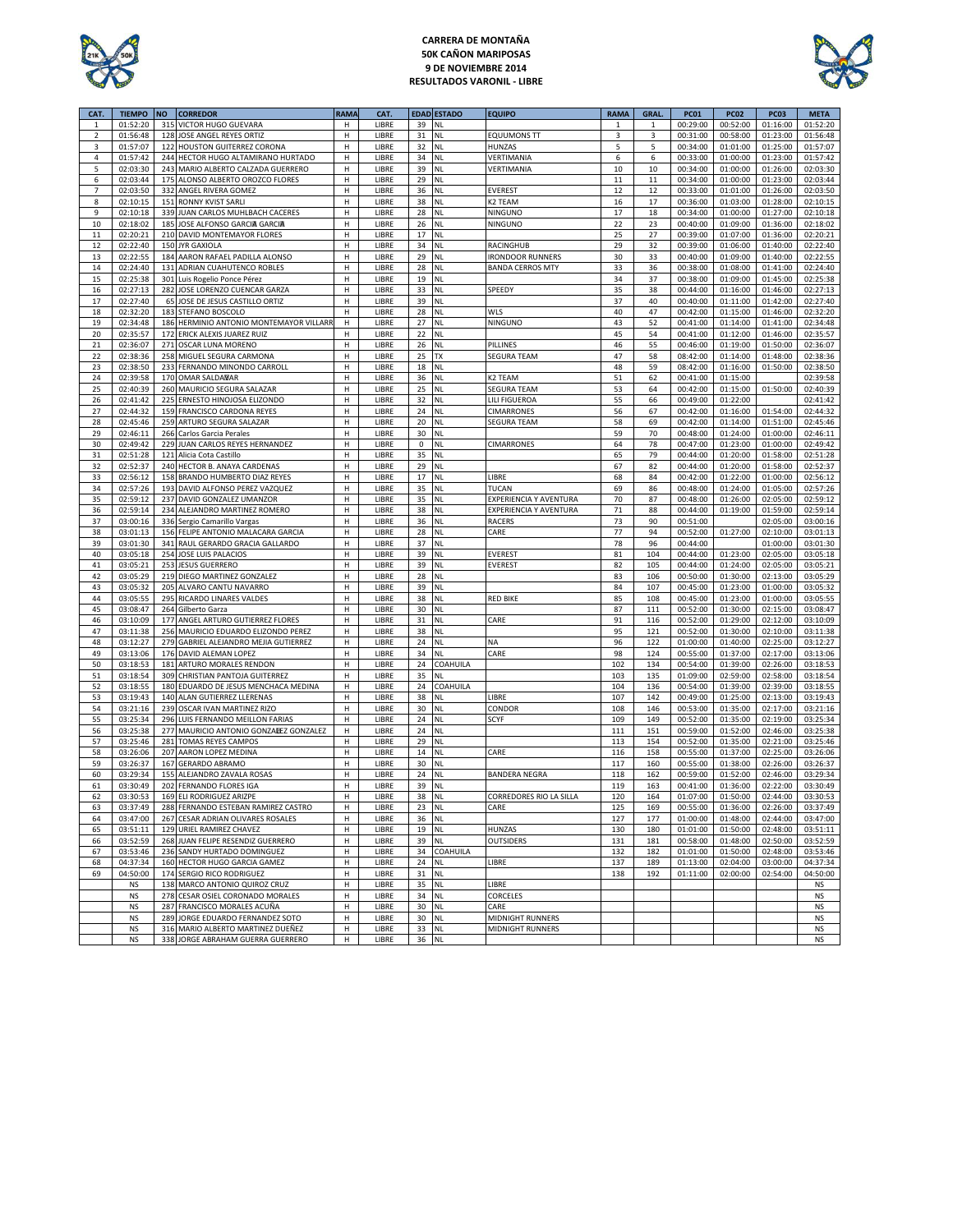

### **CARRERA DE MONTAÑA 50K CAÑON MARIPOSAS 9 DE NOVIEMBRE 2014 RESULTADOS VARONIL - MASTER**



| CAT.           | <b>TIEMPO</b> | <b>NO</b> | <b>CORREDOR</b>                     | <b>RAMA</b> | CAT.          |    | <b>EDAD ESTADO</b> | <b>EQUIPO</b>                 | <b>RAMA</b>    | GRAL.          | <b>PC01</b> | <b>PC02</b> | <b>PC03</b> | <b>META</b> |
|----------------|---------------|-----------|-------------------------------------|-------------|---------------|----|--------------------|-------------------------------|----------------|----------------|-------------|-------------|-------------|-------------|
| $\mathbf{1}$   | 01:55:46      | 318       | RAUL HUMBERTO CASTEÑON GUEVARA      | H           | <b>MASTER</b> | 45 | NL.                | RUNNING CLUB COACH            | $\overline{2}$ | $\overline{2}$ | 00:31:00    | 00:55:00    | 01:21:00    | 01:55:46    |
| $\overline{2}$ | 01:58:04      | 257       | DAGOBERTO AYUZO BAIRADAS            | н           | MASTER        | 47 | <b>NL</b>          | LIBRE                         | $\overline{7}$ | $\overline{7}$ | 00:32:00    | 00:58:00    | 01:22:00    | 01:58:04    |
| 3              | 02:03:00      |           | 331 FERNANDO MARIN DAVALOS GONZALEZ | н           | MASTER        | 40 | <b>NL</b>          | <b>EVEREST</b>                | 8              | 8              | 00:32:00    | 00:58:00    | 01:23:00    | 02:03:00    |
| 4              | 02:03:27      |           | 333 ALEX VILLARREAL PARRAS          | H           | MASTER        | 41 | <b>NL</b>          | <b>EVEREST</b>                | 9              | 9              | 00:35:00    | 01:03:00    | 01:28:00    | 02:03:27    |
| 5              | 02:05:29      |           | 56 ARTURO WILLIAMS SANTOS           | н           | <b>MASTER</b> | 49 | <b>NL</b>          |                               | 13             | 14             | 00:40:00    | 01:05:00    | 01:26:00    | 02:05:29    |
| 6              | 02:06:12      |           | 297 FRANCISCO CAMARILLO ALEJANDRO   | н           | MASTER        | 45 | <b>NL</b>          | LIBRE                         | 14             | 15             | 00:35:00    | 01:02:00    | 01:26:00    | 02:06:12    |
| $\overline{7}$ | 02:14:57      | 320       | CESAR EDUARDO AGUIRRE LIMON         | н           | <b>MASTER</b> | 40 | <b>NL</b>          | HURACARRUNERS                 | 18             | 19             | 00:39:00    | 01:07:00    | 01:30:00    | 02:14:57    |
| 8              | 02:15:39      |           | 249 ALVARO FIGUEROA AMOR            | н           | MASTER        | 46 | <b>NL</b>          | <b>EVEREST</b>                | 20             | 21             | 00:38:00    | 01:07:00    | 01:36:00    | 02:15:39    |
| 9              | 02:16:26      | 251       | MARIO GARZA DE ZEPEDA               | H           | MASTER        | 48 | <b>NL</b>          | <b>EVEREST</b>                | 21             | 22             | 00:40:00    | 01:09:00    | 01:37:00    | 02:16:26    |
| 10             | 02:19:36      | 157       | JOSE SEBASTIAN CRUZ SUAREZ          | H           | <b>MASTER</b> | 42 | <b>NL</b>          | LIBRE                         | 24             | 26             | 00:37:00    | 01:05:00    | 01:37:00    | 02:19:36    |
| 11             | 02:22:18      |           | 252 GUSTAVO ZEPEDA AGRAZ            | H           | <b>MASTER</b> | 44 | <b>NL</b>          | EVEREST                       | 27             | 30             | 00:39:00    | 01:08:00    | 01:40:00    | 02:22:18    |
| 12             | 02:23:32      |           | 135 RAUL VELEZ VIZCARRA             | н           | <b>MASTER</b> | 40 | <b>NL</b>          | LIBRE                         | 31             | 34             | 00:40:00    | 01:10:00    | 01:42:00    | 02:23:32    |
| 13             | 02:24:24      |           | 250 MAXIMILIANO RESENDIZ CAVAZOS    | н           | MASTER        | 45 | <b>NL</b>          | <b>EVEREST</b>                | 32             | 35             | 00:39:00    | 01:10:00    | 01:41:00    | 02:24:24    |
| 14             | 02:31:01      |           | 284 SERGIO GILBERTO NAVA MENCHACA   | н           | MASTER        | 43 | <b>NL</b>          | HIKERS AND RUNNERS            | 38             | 42             | 00:42:00    | 01:14:00    | 01:45:00    | 02:31:01    |
| 15             | 02:31:13      |           | 285 FERNANDO GONZALEZ               | н           | MASTER        | 48 | <b>NL</b>          | <b>INFINITI MONTERREY</b>     | 39             | 43             | 00:42:00    | 01:16:00    | 01:48:00    | 02:31:13    |
| 16             | 02:33:55      |           | 179 MARIO MENCHACA GARCIA           | H           | <b>MASTER</b> | 48 | <b>NL</b>          | MITRAS EXPLORER               | 41             | 50             | 00:40:00    | 01:11:00    | 01:45:00    | 02:33:55    |
| 17             | 02:34:01      |           | 153 LUIS RECIO GOMEZ                | н           | MASTER        | 44 | <b>NL</b>          | POWERADE CYCLING TEAM         | 42             | 51             | 00:42:00    | 01:16:00    |             | 02:34:01    |
| 18             | 02:35:47      |           | 276 HAZAEL MARTINEZ SALINAS         | H           | <b>MASTER</b> | 46 | <b>NL</b>          | LIBRE                         | 44             | 53             | 00:47:00    | 01:20:00    | 01:51:00    | 02:35:47    |
| 19             | 02:39:54      |           | 274 PEDRO ALVAREZ GONZALEZ          | н           | MASTER        | 44 | <b>NL</b>          | CEMEX                         | 50             | 61             | 00:42:00    | 01:16:00    | 01:49:00    | 02:39:54    |
| 20             | 02:40:02      | 227       | CESAR A. MARTINEZ SALDAÑA           | н           | MASTER        | 45 | <b>NL</b>          | K2 TEAM                       | 52             | 63             | 00:42:00    | 01:18:00    | 01:50:00    | 02:40:02    |
| 21             | 02:40:54      |           | 294 DANTE DE JESUS CIRILO CANTU     | н           | MASTER        | 49 | <b>NL</b>          | AFIRME                        | 54             | 65             | 00:42:00    | 01:16:00    | 01:54:00    | 02:40:54    |
| 22             | 02:46:44      |           | 137 OMAR LADRON DE GUEVARA MORALES  | H           | MASTER        | 43 | <b>NL</b>          | <b>ROLMTY</b>                 | 60             | 72             | 00:46:00    |             | 01:55:00    | 02:46:44    |
| 23             | 02:46:53      |           | 134 FRANCISCO RIOS MARTINEZ         | H           | MASTER        | 43 | <b>COAHUILA</b>    | SIN LIMITES RUNNING TEAM      | 61             | 73             | 00:43:00    | 01:18:00    | 01:54:00    | 02:46:53    |
| 24             | 02:48:33      |           | 127 CARLOS CASTREJON                | н           | MASTER        | 43 | <b>NL</b>          | <b>HUNZAS</b>                 | 63             | 76             | 00:45:00    | 01:23:00    | 01:00:00    | 02:48:33    |
| 25             | 02:59:50      |           | 189 PEDRO JAVIER CASTILLO GARZA     | н           | MASTER        | 43 | <b>NL</b>          | <b>HUNZAS</b>                 | 72             | 89             | 00:50:00    | 01:25:00    | 01:00:00    | 02:59:50    |
| 26             | 03:00:29      |           | 162 JOSE LUIS FARIAS GAYTAN         | н           | MASTER        | 46 | COAHUILA           |                               | 74             | 91             | 00:47:00    | 01:24:00    | 01:00:00    | 03:00:29    |
| 27             | 03:00:47      |           | 280 GILBERTO LEAL FLORES            | н           | MASTER        | 47 | <b>NL</b>          | K2 TEAM                       | 75             | 92             | 00:45:00    | 01:23:00    | 01:00:00    | 03:00:47    |
| 28             | 03:00:50      |           | 146 RAMIRO GARZA SANCHEZ            | н           | MASTER        | 41 | <b>NL</b>          | LIBRE                         | 76             | 93             | 00:50:00    | 01:26:00    | 02:10:00    | 03:00:50    |
| 29             | 03:06:06      |           | 283 LUIS EDUARDO NAVARRO GALINDO    | H           | MASTER        | 43 | <b>NL</b>          | HIKERS AND RUNNERS            | 86             | 109            | 00:48:00    | 01:24:00    | 02:05:00    | 03:06:06    |
| 30             | 03:09:29      |           | 200 DAVID E. MONTEMAYOR CANTU       | н           | MASTER        | 45 | <b>NL</b>          |                               | 90             | 115            | 00:56:00    | 01:35:00    | 02:21:00    | 03:09:29    |
| 31             | 03:11:12      |           | 188 ROBERTO GARZA VIZCAYA           | H           | <b>MASTER</b> | 41 | <b>NL</b>          | <b>HUNZAS</b>                 | 93             | 119            | 00:50:00    | 01:25:00    | 02:10:00    | 03:11:12    |
| 32             | 03:14:48      |           | 319 JOAQUIN GALVEZ                  | н           | MASTER        | 41 | <b>NL</b>          | <b>ULTRAMEX</b>               | 99             | 127            |             | 01:30:00    | 02:18:00    | 03:14:48    |
| 33             | 03:19:05      | 327       | CHRSTIAN URGUIDI RIBERA             | н           | MASTER        | 43 | <b>NL</b>          | <b>DUENDES</b>                | 106            | 138            | 00:53:00    | 01:31:00    | 02:17:00    | 03:19:05    |
| 34             | 03:25:41      | 209       | ORALIA ESCOBEDO SOSA                | н           | MASTER        | 44 | <b>NL</b>          | <b>DUENDES</b>                | 112            | 152            | 01:01:00    | 01:46:00    | 02:42:00    | 03:25:41    |
| 35             | 03:25:54      | 293       | <b>GUILLERMO MARTINEZ RIVERA</b>    | H           | <b>MASTER</b> | 45 | <b>NL</b>          | <b>MIDNIGHT RUNNERS</b>       | 114            | 156            | 00:57:00    | 01:41:00    | 02:40:00    | 03:25:54    |
| 36             | 03:25:55      | 291       | MARCELO FRANCISCO PACHUCA CORTES    | н           | <b>MASTER</b> | 45 | <b>NL</b>          | <b>MIDNIGHT RUNNERS</b>       | 115            | 157            |             | 01:40:00    | 02:40:00    | 03:25:55    |
| 37             | 03:35:03      | 241       | LUIS ALBERTO GARCIA GARZA           | H           | MASTER        | 42 | <b>NL</b>          | ATLETAS INTERNACIONALES       | 121            | 165            | 00:57:00    | 01:21:00    |             | 03:35:03    |
| 38             | 03:35:05      | 232       | CARLOS ALBERTO POZOS MARTINEZ       | H           | MASTER        | 43 | <b>NL</b>          |                               | 122            | 166            | 00:58:00    | 01:42:00    | 02:40:00    | 03:35:05    |
| 39             | 03:43:27      |           | 312 JUAN ZENTELLA ESPINOSA          | H           | <b>MASTER</b> | 48 | <b>NL</b>          |                               | 126            | 174            | 00:57:00    | 01:44:00    | 02:46:00    | 03:43:27    |
| 40             | 03:47:20      |           | 269 SONIA LEOS GONZALEZ             | H           | MASTER        | 40 | <b>NL</b>          | <b>OUTSIDERS</b>              | 128            | 178            | 01:00:00    | 01:47:00    | 02:45:00    | 03:47:20    |
| 41             | 04:28:53      |           | 143 SALVADOR ALEJANDRO SAAVEDRA     | н           | MASTER        | 41 | <b>NL</b>          | LIBRE                         | 136            | 187            | 01:03:00    | 01:53:00    | 02:52:00    | 04:28:53    |
|                | NS            |           | 133 LUIS LAURO JASSO CISNEROS       | н           | MASTER        | 49 | <b>NL</b>          |                               |                |                |             |             |             | <b>NS</b>   |
|                | <b>NS</b>     | 187       | JORGE DEL BARCO LICONA              | н           | <b>MASTER</b> | 43 | <b>NL</b>          | <b>HUNZAS</b>                 |                |                |             |             |             | <b>NS</b>   |
|                | <b>NS</b>     | 194       | <b>GUSTAVO DE LA TORRE</b>          | н           | <b>MASTER</b> | 44 | <b>NL</b>          | <b>EXPERIENCIA Y AVENTURA</b> |                |                |             |             |             | <b>NS</b>   |
|                | <b>NS</b>     | 199       | <b>GILBERTO GARZA GARZA</b>         | н           | MASTER        | 43 | <b>NL</b>          | PILLINES                      |                |                |             |             |             | <b>NS</b>   |
|                | <b>NS</b>     | 298       | ABELARDO MARTINEZ                   | н           | MASTER        | 42 | <b>NL</b>          | NEMAK                         |                |                |             |             |             | <b>NS</b>   |
|                | <b>NS</b>     |           | 335 JOSE VALDES                     | н           | <b>MASTER</b> | 41 | <b>NL</b>          | <b>EVEN LABS</b>              |                |                |             |             |             | <b>NS</b>   |